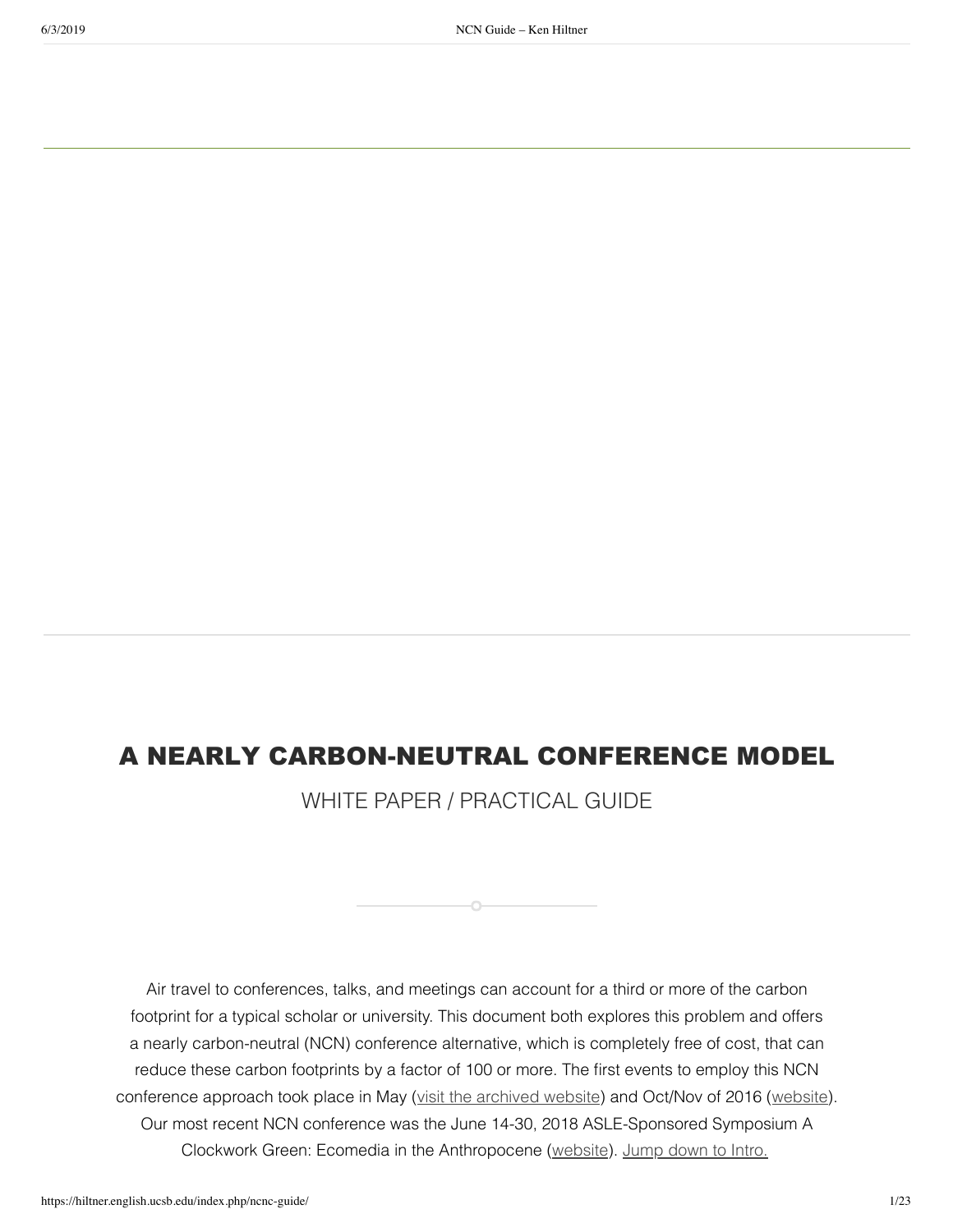# CONTENTS

# White Paper

**Introduction** 

About

# Practical Guide

**Introduction** 

**Website** 

Content Management System

Visual Theme

**Plugins** 

### Recording the Talks

Video Streaming Source

Choice of Streaming Service

YouTube

Vimeo

Audio Podcasts

Closed Captioning

**Talk Transcripts** 

Video Archive

Conference Registration

**Appendices** 

Sample CFP

Sample acceptance email with conference conditions

Sample email explaining conference registration

Panel HTML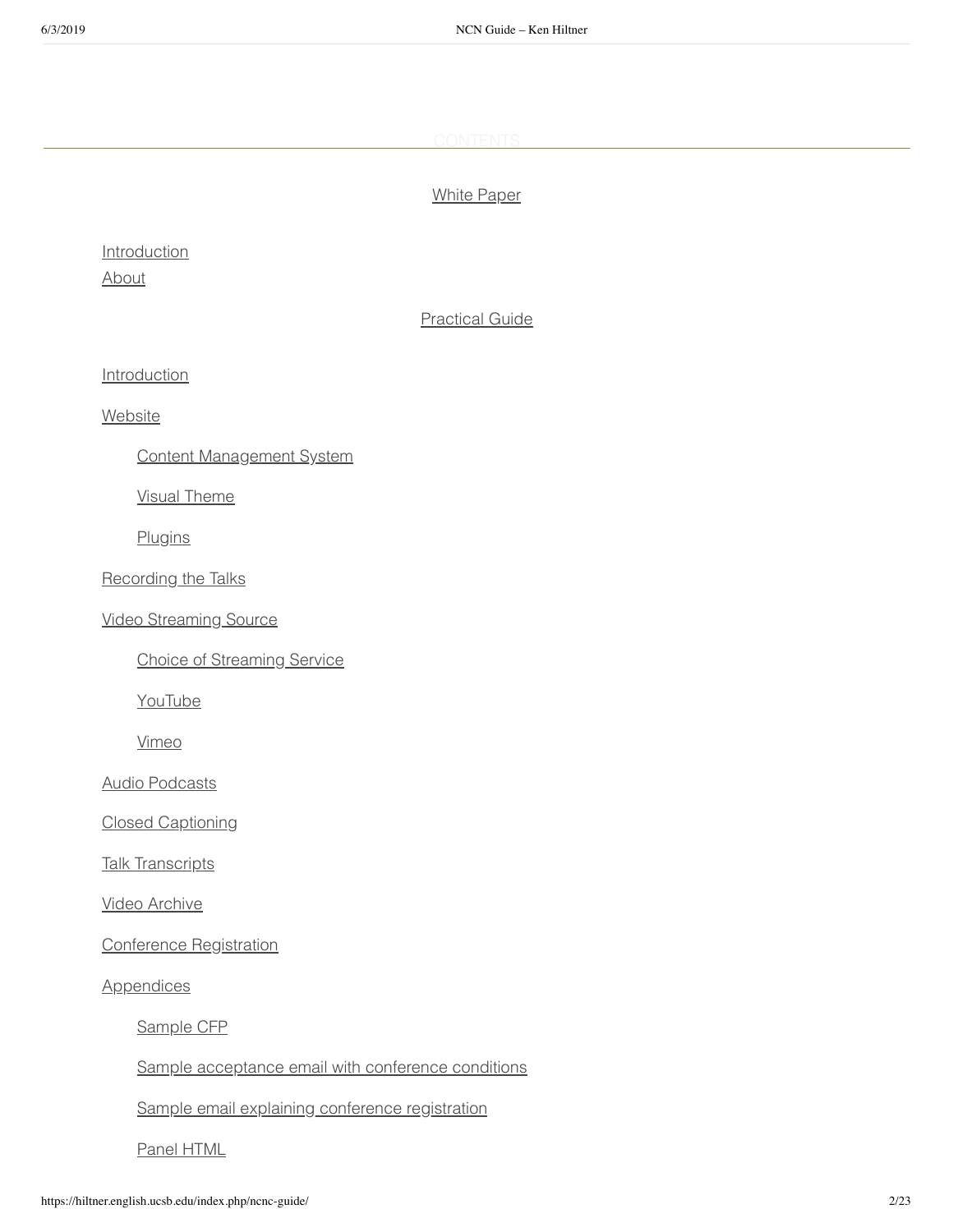# WHITE PAPER

# Introduction

UC Santa Barbara (UCSB) recently calculated the size of its carbon footprint. The assessment not only included the immediate campus and its vehicle fleet, but also a range of facilities and activities that support it, including campus housing. One area in particular stood out.

Roughly one third of UCSB's carbon footprint comes from faculty and staff flying to conferences, talks, and meetings. All this air travel annually releases over 55,000,000 pounds of CO2 or equivalent gasses directly into the upper atmosphere, where they contribute most to climate change. Putting 55 million pounds of CO2 into human terms, this is equal to the total annual carbon footprint of a city of 27,500 people in the Philippines. Note that this is more than UCSB's undergraduate, graduate, and faculty populations combined and that many climate scientists recommend that planetary greenhouse gas (GHG) emissions be not much more than the current per capita level of the Philippines.

This issue can also be approached personally. When Peter Kalmus, a climate scientist at NASA's Jet Propulsion Laboratory (and a speaker at UCSB's first nearly carbon-neutral conference), did the math, he found that two-thirds of his annual GHG emissions came from travel to and from conferences and meetings. The remaining third was from his car, electricity use, natural gas for heating his home and cooking, food, sewage, and so forth. Not all scholars travel this much; however, a single roundtrip transcontinental flight releases one metric ton of CO2 per coach passenger, which is equal to the recommended annual emissions allowance for each person on the planet if we hope to limit global temperature rise to 1.5 degree Celsius (the goal set forth at COP 21).

Although GHG emissions obviously vary across individuals and institutions, this is a major issue for academia. Put bluntly, air travel is, environmentally, academia's biggest dirty little secret. And opting out is generally not much of an option. "Publish or perish" has a less famous corollary: present or perish. At many institutions, conference presentations are tallied up alongside publications at tenure and other merit reviews. From graduate students advised to network at these events to seasoned scholars delivering the keynotes, conference participation is in academia's DNA.

As the U.S. is home to nearly 5000 colleges and universities, tens of thousands of academic conferences take place every year. Some are quite large. The annual Modern Language Association (MLA) convention averages over 7000 participants. And academic conferences are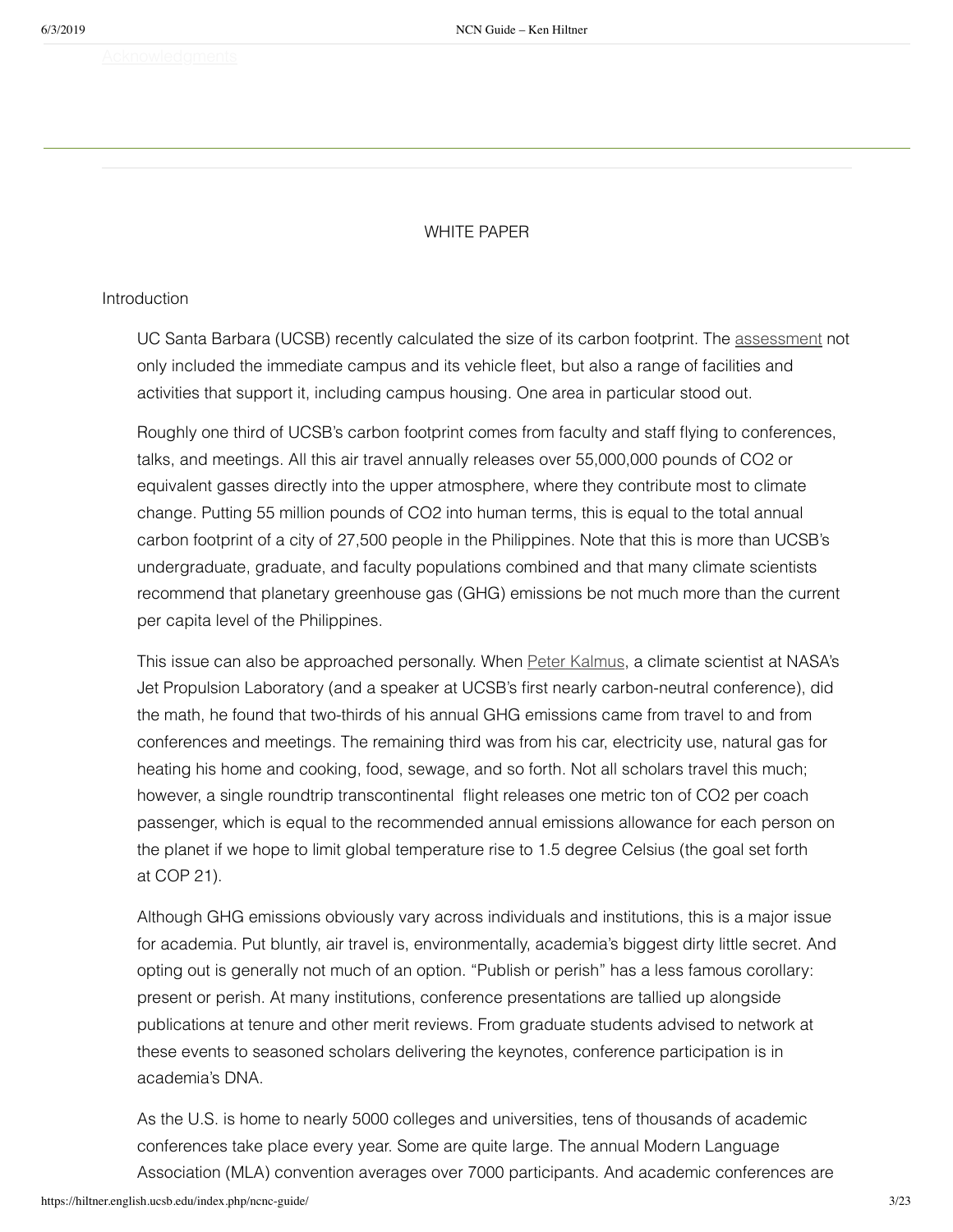the planet will never step foot in an airplane. Only 5% of the world's population files annually. Even among Americans, half do not annually fly and just a quarter do so three or more times a year. Unfortunately, academics often find themselves in this last, rarified group because of conference travel. If we were to equate this to ground transportation, we would not be among those walking, biking, or using mass transit, or even those carpooling in hybrid cars. We would be the solitary SUV drivers.

What's worse, the traditional conference has more than just environmental shortcomings. The cost of airfare from anywhere in the developing world to anywhere in North America or Europe is often greater than the per capita annual income in these countries. Consequently, scholars from most of the world's countries, and nearly the entire Global South, have long been quietly, summarily excluded from international conferences. Even in wealthy countries like the U.S., conference participation is, owing to vagaries in funding, a privilege unequally shared.

What's to be done? While attending fewer or only local conferences is an option, at UCSB we have been developing and experimenting with an online, nearly carbon-neutral (NCN) approach for conferences. This model was first implemented in May of 2016 (visit conference website). A second NCN conference, which featured Bill McKibben as one of its keynote speakers, took place at UCSB in Oct/Nov of 2016 (website).

Even though online activity has its own carbon footprint, crouching the numbers for UCSB's two pilot conferences revealed that their total GHG emissions were less than 1% of traditional, fly-in events. When asked if this NCN conference approach was successful, 87% of the speakers from the first event responded "yes," 13% "not sure," and 0% "no."

This document was created to help stage NCN conferences based on this UCSB model. It both explores the rationale behind this approach and provides a step-by-step guide for staging such events. An individual familiar with WordPress installations should be able to have a conference space (website) prepared in less than a day.

In a nutshell, here is how this NCN approach works (note that it differs significantly from a typical webinar using Skype or similar technologies):

1) Speakers record their own talks. This can be A) a video of them speaking, generally filmed with a webcam or smartphone, B) a screen recording of a presentation, such as a PowerPoint, or C) a hybrid of the two, with speaker and presentation alternately or simultaneously onscreen. Here are examples of speaker, presentation, and hybrid presentations from the May 2016 UCSB conference. Alternate approaches are also possible, such as this talk from the conference, which is a short documentary with the talk as a voiceover. Note that even smartphones can now produce videos of broadcast resolution.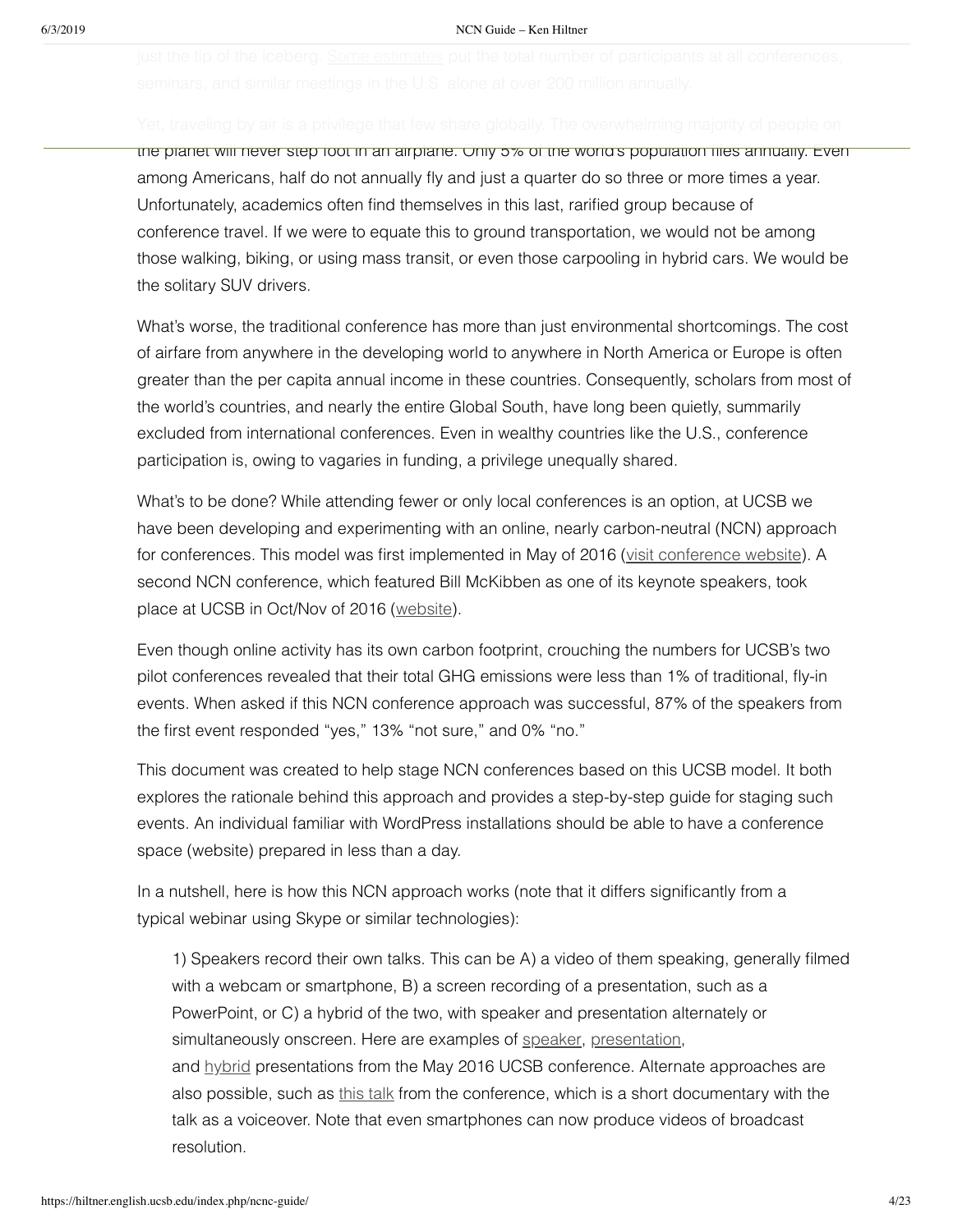greater accessibility, as were all the talks for UCSB's second NCN conference. Visit a sample panel.

3) Participants contribute to an online Q&A session. During the time that the conference is open, which is generally two or three weeks, participants can take part in the Q&A sessions for the panels, which are similar to online forums, by posing and responding to written questions and comments. Because comments can be made at any time in any time zone, participants from across the globe can equally take part in the conference. Jump to a sample Q&A.

While this NCN model is just one of many possible, because this approach has advantages that go beyond helping to mitigate climate change, it makes clear that a range of new technologies have opened up exciting possibilities for reimagining the traditional conference:

1) Without the requirement of travel, scholars can participate from nearly anywhere on the globe, as prerecorded talks can be viewed at any time and text-based Q&A sessions extending over multiple weeks eliminate the challenge presented by world time zones, thereby facilitating truly global interaction. One of the pilot NCN conferences had participants from six continents.

2) This approach is generally more accessible than its traditional counterparts, as A) eliminating travel also eliminates many hurdles to physical accessibility, B) prerecorded talks can be closed captioned for hard-of-hearing individuals, and, C) with respect to the visually impaired, conference websites can be optimized for audio screen readers and talks can also be made available as audio podcasts.

3) Similar to open-access journals, the archive created by NCN conferences (both recorded talks and Q&A transcripts) gives nearly anyone anywhere on the globe, as long as Internet access is available, instant and lasting access to all the cutting-edge material introduced at the event. In contrast, traditional conferences are often closed-door affairs open to only a privileged few. In many respects this online conference archive challenges the need for the print publication of select conference proceedings.

4) On average, the pilot conferences' Q&A sessions generated three times more discussion than takes place at a traditional Q&A. A few sessions generated more than ten or fifteen times more, making clear that, while different from a traditional conference, meaningful personal interaction was not only possible, but in certain respects superior.

5) Because the cost of a NCN conference is considerably less than its traditional counterparts, a range of groups and institutions, such as schools in the developing world currently lacking the significant financial resources required to coordinate international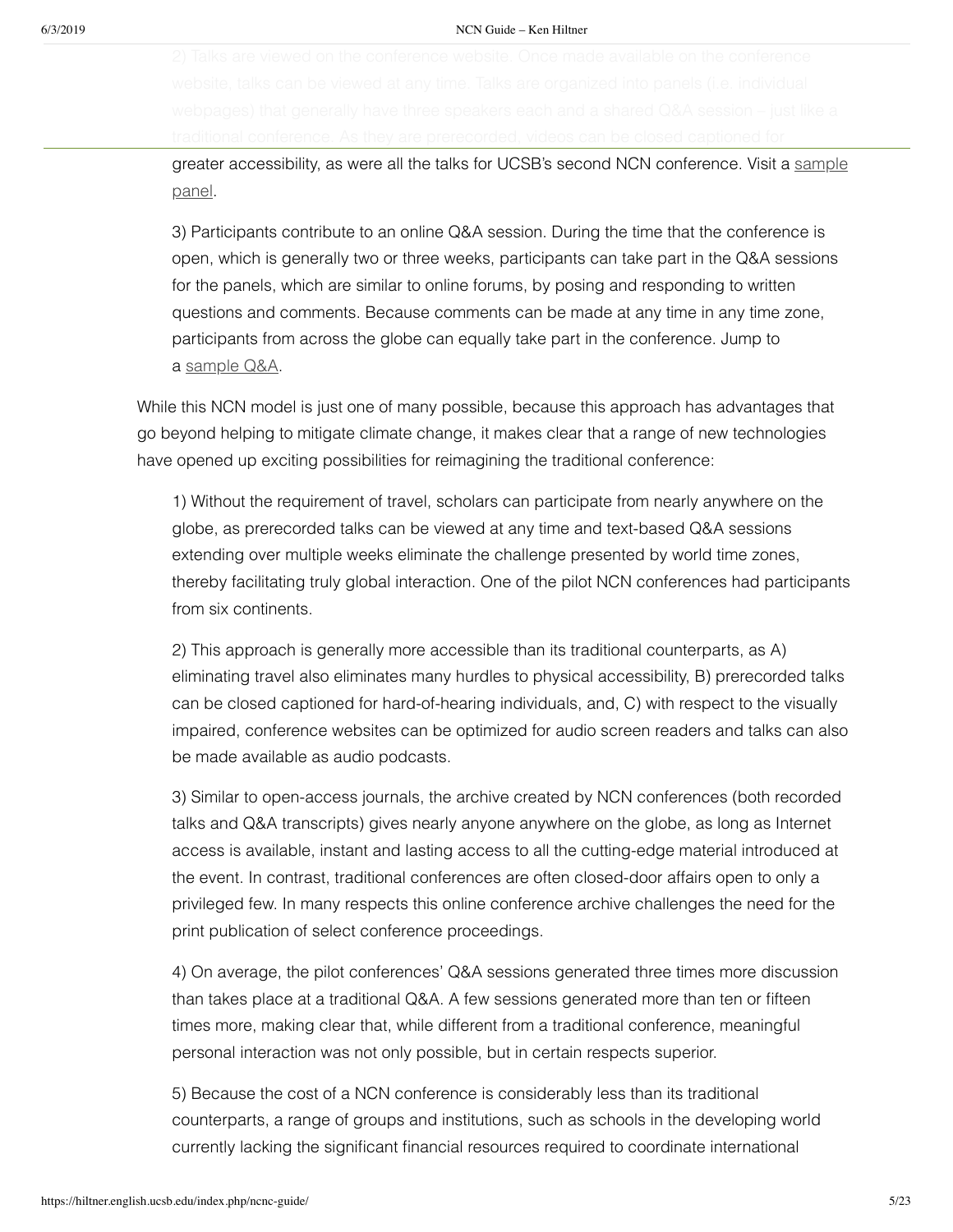not done for the pilot conference, future UCSB events are being planned with talks by speakers in their native languages that will be closed captioned in English. In addition, we plan to have all talks captioned in Spanish as well as English, opening up the possibly of a true multilingual conference.

7) Such events can result in far more efficient use of a conference goer's time, as one can quickly scan through the text of a talk or a Q&A session for material of interest. Consequently, this NCN approach allows us to listen to all the talks of interest to us – and none of those that are not – in the order, and at a time, of our choosing (more).

At first glance it may seem that conducting an online academic conference using real-time video conferencing solutions (such as Skype, Zoom.us, WebEx, GoToMeeting, or Google Hangouts) would be a viable alternative to this NCN approach; however, doing so would risk eliminating nearly all of the above advantages. Unlike real-time approaches, prerecording talks make them more accessible, as they can be conveniently viewed in any country or time zone (#1 above) and can be carefully closed captioned in advance for accessibility (#2), including in additional languages (#6). Asynchronous Q&A sessions taking place over a number of weeks not only allow truly global interaction between participants in different time zones (#1), but also provide a space for more and and arguably higher quality discussion (#4), as well as more efficient use of participants' time (7). Moreover, the material presented and generated there can be archived as a lasting reference (#3).

Let's be honest: it is unlikely that an online conference experience will ever replicate face-to-face interaction. Granted. However, given the horrific environmental costs and inherently exclusionary nature of traditional conferences, the time has come to radically rethink this cornerstone practice of our profession. This NCN conference experiment is an attempt to do just that.

### About This Document

Given the urgent need to globally reduce GHG emissions, an early draft of this document was released In June of 2016 less than a month after the pilot UCSB event so that additional NCN conferences could be staged on this model. It was written by UCSB professor Ken Hiltner, © 2016-2018. It includes revisions of early material that I created for the above-mentioned conferences, such as their CFPs, as well as their opening and closing remarks (including the Q&A session for the opening talk of the May 2016 event and the  $Q&A$  for the Oct/Nov opening talk). Some of the material previously included in this White Paper has been removed, as it will soon appear in my upcoming book Writing a New Environmental Era: Moving Forward to Nature (forthcoming from Routledge).

Please feel free to modify the NCN conference approach explored here. As the goal is to create a viable alternative to the traditional conference, improvements to the approach are most welcome. Do experiment. And let me know what worked (and what didn't) so that future NCN conferences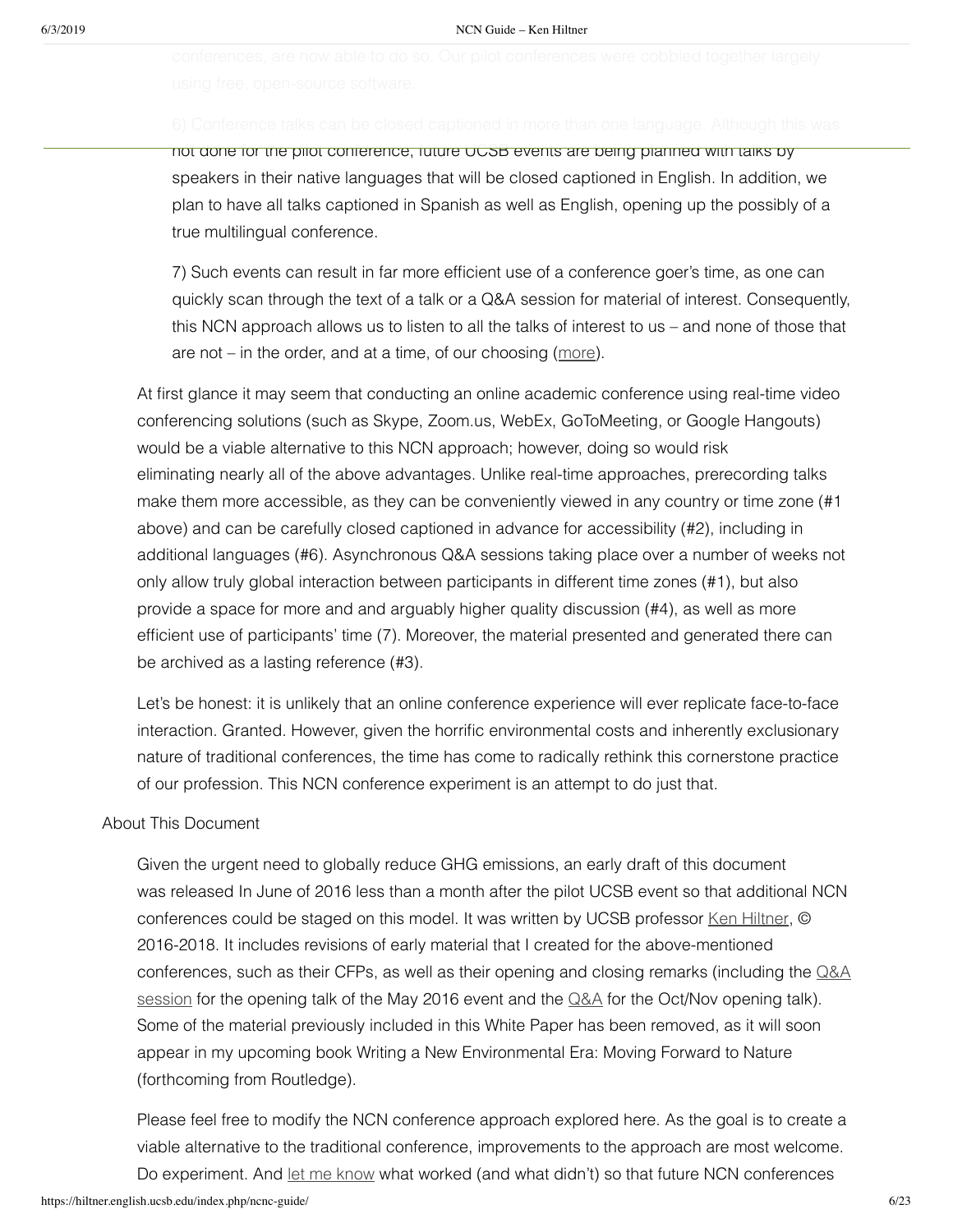to take part in NCN conferences. Consequently, a university in the developing world with a limited budget and largely outmoded desktop computers or an individual with a tablet costing under fifty U.S. dollars are as well positioned to take part in such conferences as anyone else. Moreover, since the technology used is relatively commonplace (the Q&A sessions, for example, are similar to online forums), this type of online conference experience proved to be largely intuitive to participants at the UCSB pilot events.

Because it is in part designed to be a practical guide, this document's appendices include resources such as a sample CFP, example emails, and HTML code. As noted above, authoring a conference website should be relativity straightforward for someone familiar with WordPress. Note that many students (graduate and undergraduate alike) often have the ability, as WordPress is an exceptionally popular website and blogging platform. Note too that a conference of this sort could be run from an existing WordPress website, as were the pilot UCSB conferences.

Nearly carbon-neutral (NCN) conferences have the potential to largely supplant their traditional counterparts. If we hope to meet the ambitious goals for climate change mitigation set by the COP21 in Paris in 2015, we all need to get to work rethinking a range of personal activities that we often take for granted. With respect to academia, conference travel is environmental enemy #1 and an excellent place to start.

### PRACTICAL GUIDE

# Introduction

Taken as a whole, the UCSB May 2016 experience revealed that coordinating a NCN conference was arguably much simpler (and certainly less expensive) than a traditional, flyin event, especially as there is no need to coordinate air and ground transportation, hotel accommodations, catering, venue and audio-visual setup, conference dinners, and so forth. It does, however, require a modicum of digital expertise.

Consequentially, what follows is somewhat technical. If you are familiar with self-hosted WordPress installations and embedded streaming video services such as YouTube, this will likely seem straightforward. If not, it would probably be useful to enlist someone to help who has such familiarity. Because WordPress makes it relatively simple to create a website, this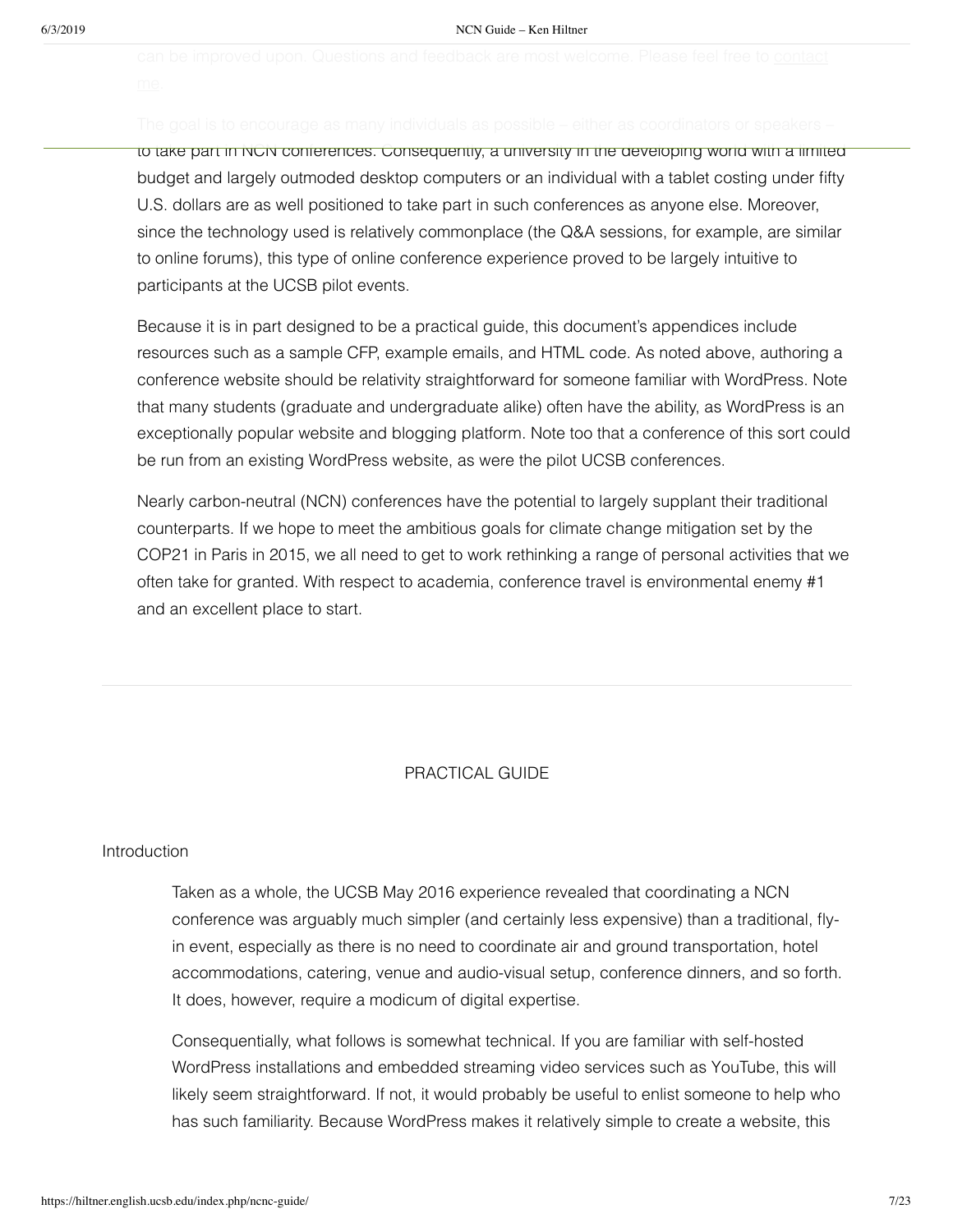# conference.

# **Website**

# Content Management System

The May 2016 UCSB conference website ran on WordPress, which is a content management system (CMS) that is now used by nearly 60% of all websites worldwide that disclose their CMSs. One of the major advantages that WordPress brings to the table is its robust commenting features, a holdover from its origins as a blogging platform, that are simple to adapt for online Q&A sessions. WordPress is also relatively straightforward to use, as well as to extend by way of plugins (see below). Note that this should be a self-hosted WordPress installation, as WordPress.com does not generally allow the installation of plugins. Other platforms, such as Drupal, could certainly be used, but it is arguably far easier to build a conference with WordPress. As noted above, a conference could be incorporated into an existing website, as was done with the UCSB May 2016 event.

# Visual Theme

While WordPress is itself a robust website engine, it needs to have a "theme" installed on top of its backend to make it user accessible. The UCSB May 2016 event used a commercially available theme named "**Enfold,"** which was modified for the purpose. However, there are range of free themes that would work, such as the 20xx themes by WordPress.org (i.e. Twenty Seventeen). Any modern WordPress theme should be "responsive," meaning that it should make the website as accessible on mobile devices as it is on desktop and laptop computers.

The broad range of themes available for WordPress installations is potentially a significant advantage here, as it allows conference websites to take on a variety of appearances, as well as functionality.

### **Plugins**

One of advantages of the WordPress platform is that it can be extended by way of "plugins." The UCSB May 2016 conference used four. The first is essential, the other three helpful. The fifth, which is also optional, was added for the Oct-Nov 2016 conference.

1) Subscribe to Comments Reloaded. This plugin allows participants to be notified via email whenever a question, answer, or comment is posted to a particular Q&A. Because the email notification contains the new comment in its entirety, it allows participants to both follow the discussion as it is unfolding, as well as decide whether they would like to step in at any point. By way of this plugin, participants can choose to receive email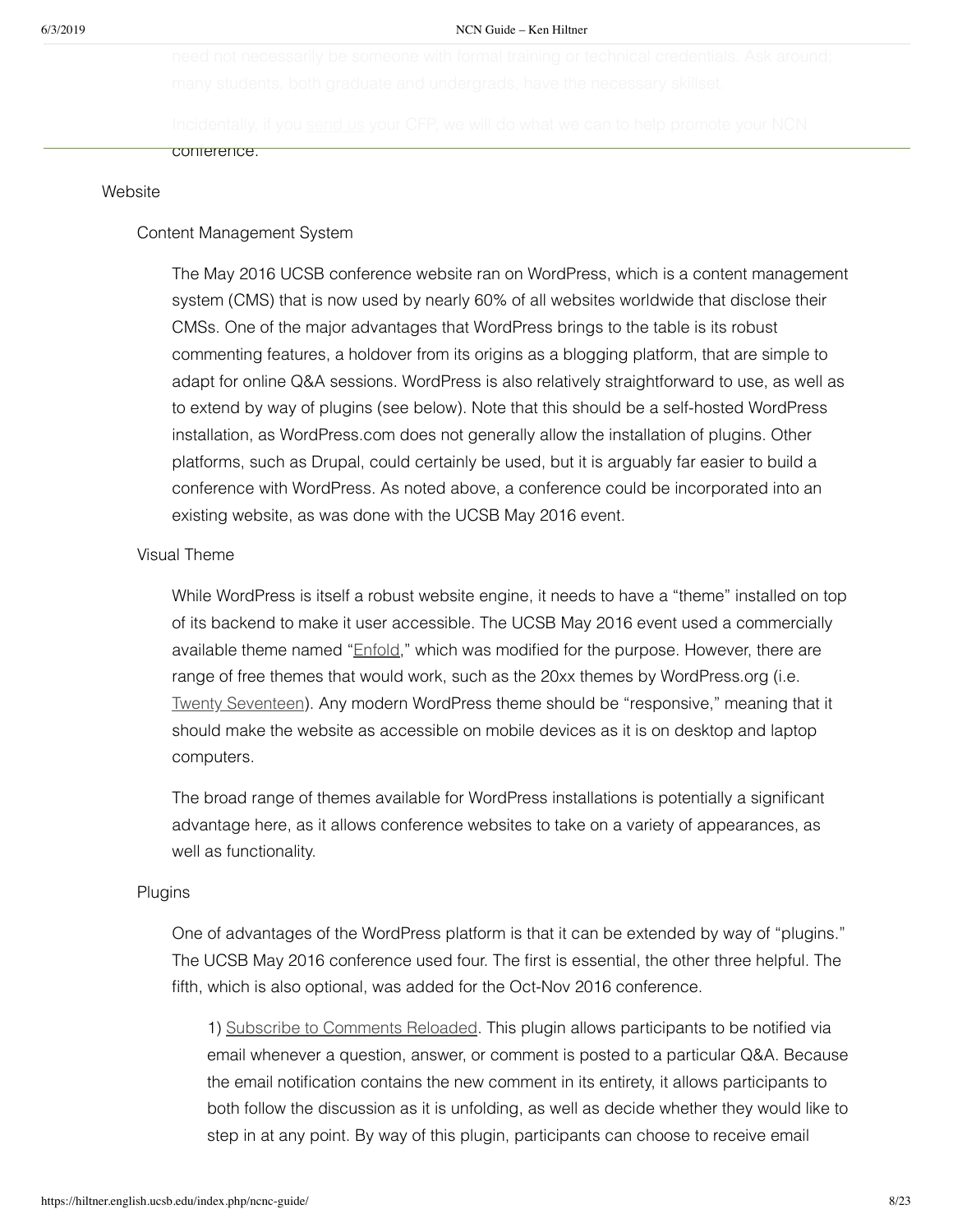attribute to keep comments from containing online links. Unfortunately, this means that legitimate users who would like to embed links in their comments are barred from doing so. This plugin removes that restriction. Because this NCN conference approach requires individuals to register before posting comments (see below), spam is generally not a major danger in this case.

3) Easy Social Share Buttons In order to leverage social media coverage of the conference, this plugin generates a message (such as a tweet) containing information of your choosing about the conference or particular panel. See our sample page for this plugin in operation. Many similar plugins are available, some of them at no cost. You might also consider creating a hashtag for the conference.

4) Soon for WordPress. In order to make the conference feel like an event, prior to its opening a timer is inserted near the top of the landing page to count down to the opening day. Once the conference is started, it is used to count down to its closing. See our sample page for this plugin in operation. While this particular plugin offers a range of countdown options, no cost options are also available.

5) RegistrationMagic. Having participants register both reduces spam and allows their institutional affiliation to be displayed along with their name when they take part in Q&A sessions (institutional affiliation is added to the "nickname" field of WordPress user data). While registration can be manually done for each conference participant (which was the method used for the May 2016 conference), this plugin automates the process.

### Recording the Talks

(Note that some of this material is also included in the sample acceptance email below.)

The May 2016 UCSB conference provided two brief videos with tips on how best to film and upload talks. Please feel free to direct speakers to these. Although viewing them only takes a few minutes, they offer helpful tips to walk speakers through the filming process. The first of the two videos explains how to use an external webcam (which is preferable to the webcams that come with most computers – see below) to film the speakers giving the talk. The second explains how to make a screen recording of a PowerPoint or Prezi presentation accompanied by the speaker's voiceover. Either of these is a perfectly acceptable alternative for a conference talk.

Some speakers may, however, be interested in going a step further by producing a video that merges the webcam video of them speaking with a screen recording of their PowerPoint or Prezi presentation (or movie clips, live shots of a website, etc). If they are interested in this approach, on the same webpage that has the above two talks there is an introductory video to a software product called ScreenFlow. Please note that there are many such programs available and that we are in no way endorsing this particular product. It is, however, a powerful yet relatively simple tool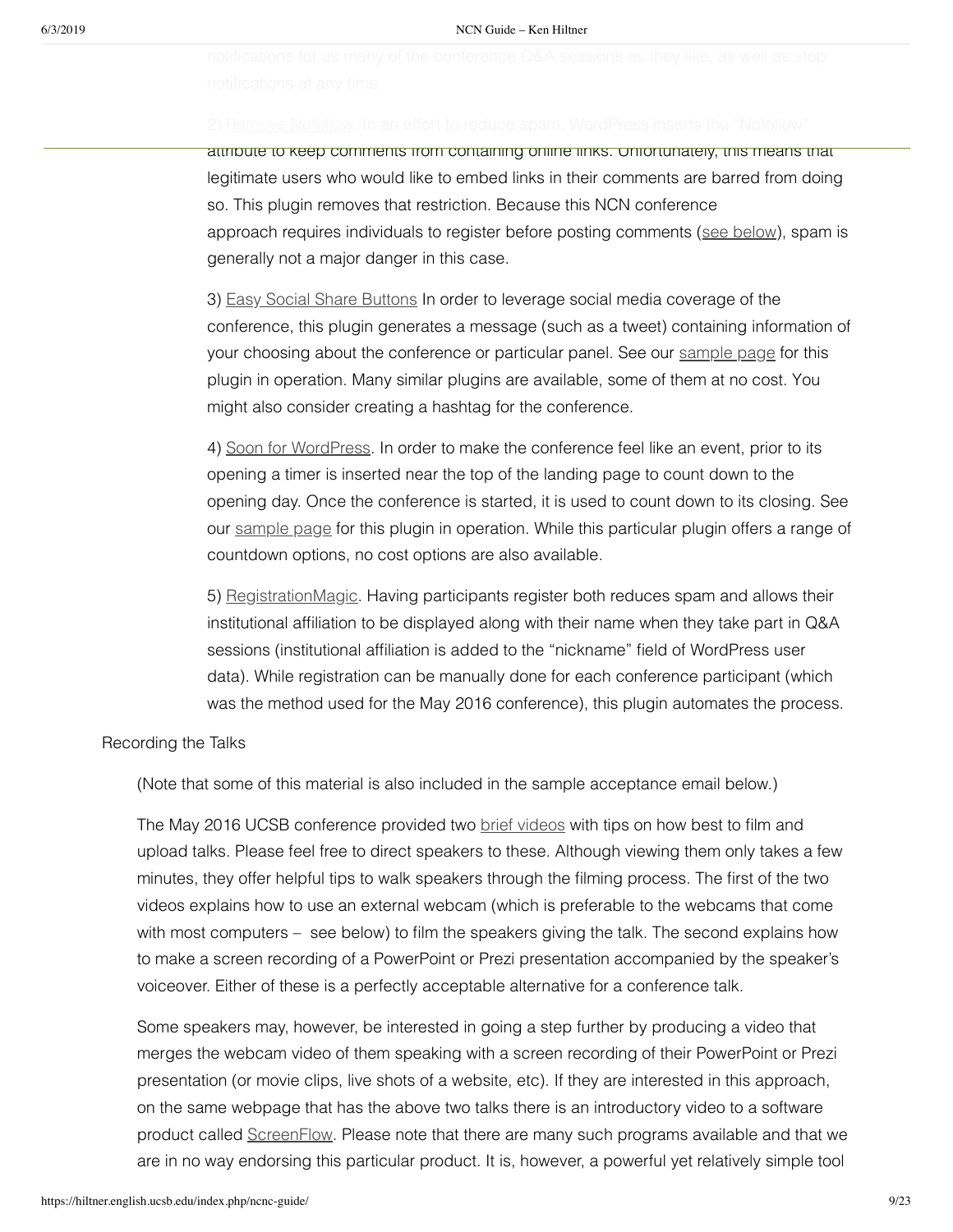Using a program such as ScreenFlow might be an appealing option for some individuals; however, not everyone may want to tackle the learning curve of a new piece of software (moreover, ScreenFlow is not free, although there are similar software options that are). This is perfectly understandable. As noted above, a simple webcam talk or screen recording of a presentation is perfectly fine.

Regarding format, the video file should either be an .mp4 or .mov. The resolution should be 720p (i.e.  $720 \times 1,280$  pixels) or  $1080p$  (1080  $\times 1,920$ ). Anything higher, such as 2k or 4k resolution, is unnecessary. One of the reasons that we are suggesting using an external webcam (which is outlined in the abovementioned video) is that many of the webcams that come with computers do not offer resolutions this high. Apple's newest MacBook, for example, only offers 480p resolution (640 × 480). Because even 720p offers three times the pixels of 480p, and 1080p provides nearly seven times as many, using an external webcam will generally result in a far superior video. One of the reasons that Skype talks often look grainy is that they are shot with low-resolution webcams. If speakers use a relatively new external webcam it will most likely record at 720p or 1080p. Moreover, most video recording programs that come preinstalled on computers, like Apple's Quicktime, will automatically save the video as either a .mp4 or .mov file.

Another option is to have speakers film their talks using a smartphone, which often have included apps for video recording and high-resolution cameras of excellent quality (usually of better quality than the webcams included with most laptop computers). Because smartphones take a relatively small amount of energy to run, even when compared to an energy efficient laptop, such an approach to video recording will have a very small carbon footprint. Note that it is preferable that the smartphone be positioned horizontally so that the video orientation is landscape rather than portrait. Also, note that many smartphones have two cameras: one facing the user and one outward facing, the latter generally being by far the better quality of the two and hence the one to use. Employing an inexpensive tripod mount, with perhaps someone to assist the speaker, may be desirable.

If the idea of recording the talk seems a little daunting to speakers, they might consider getting someone to help. Many academic departments have students, both graduate and undergrads, who are surprisingly computer/technology savvy. Some may even have their own video cameras and editing software. It might be worth having speakers ask around to find such a person.

# Video Streaming Source

### Choice of Streaming Service

Although it is possible to stream videos directly from a WordPress website, services such as YouTube and Vimeo are generally preferable, as they maintain robust server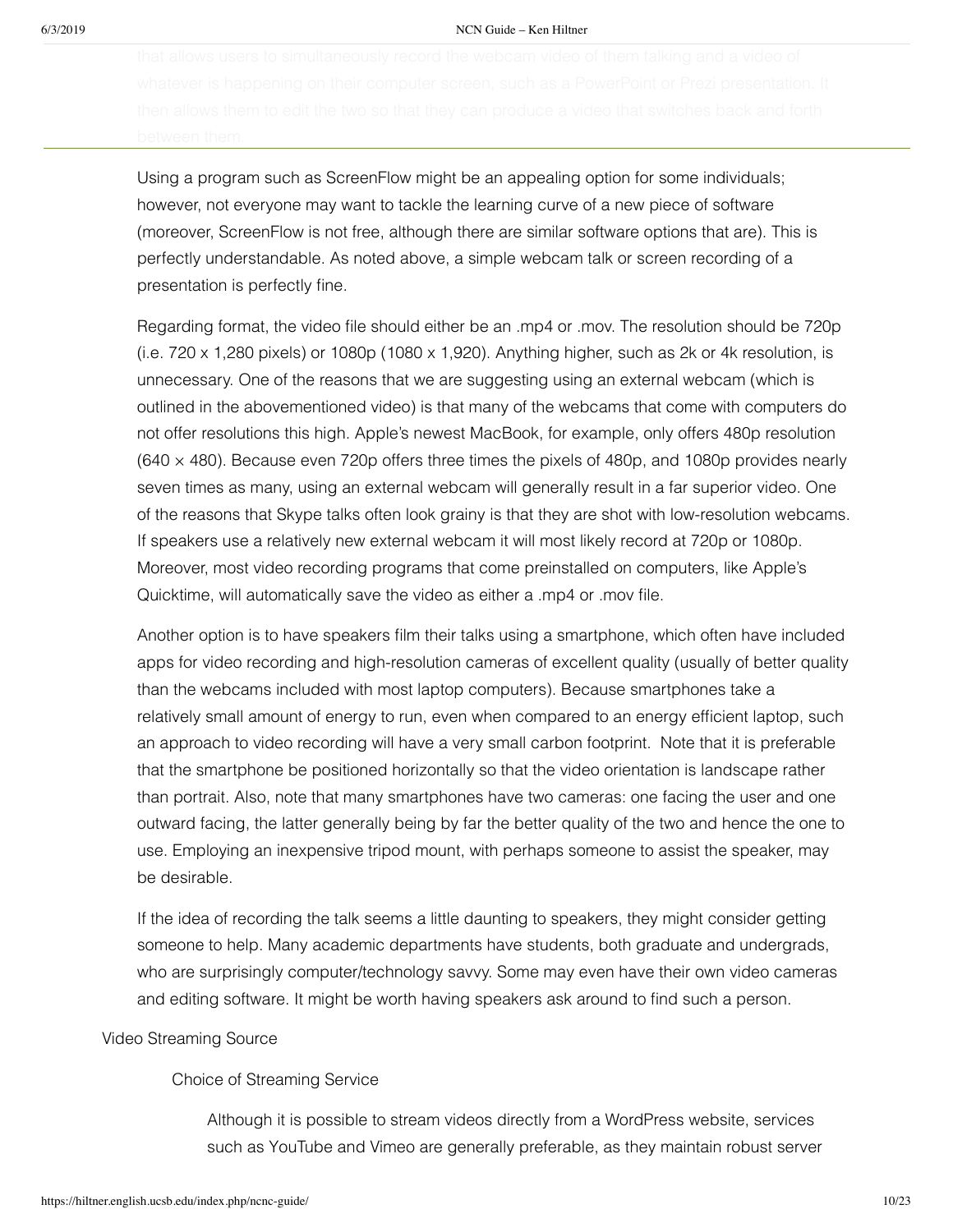approach: Vimeo for the May 2016 UCSB conference and YouTube for the 2016 Oct/Nov conference. Here are sample panels using each: Vimeo, YouTube.

We have concluded that YouTube is preferable for a number of reasons:

1) YouTube is free. In contrast, the required Vimeo Pro account for a conference costs \$199 or \$399 per year, depending on type.

2) YouTube, by way of its parent company Google, is making an effort to use sustainably produced electricity, efficient data centers, and to recycle their e-waste. As Vimeo does not at the time of this writing have transparent sustainability policies, it is unclear if (and seems unlikely that) they are implementing any such policies.

3) YouTube uses voice recognition software to automatically generate closed captioning. While the accuracy of this service is by no means perfect, it nonetheless guarantees that all conference talks are closed captioned for deaf or hard-of-hearing individuals. Moreover, speakers can manually add improved closed captioning, ensuring its accuracy. Although closed captioning can be added to videos uploaded to Vimeo (see below), as this must be done by each speaker (or someone entrusted with the job), there is no assurance that this will happen with all or even most talks, unless conference coordinators take this job upon themselves.

4) YouTube has an incredibly robust global server network, with local versions of the service in more than 80 countries.

If the "direct approach" to using YouTube outlined below is used, there are two additional advantages:

5) Speakers can upload their talks directly to YouTube. As this is not possible with Vimeo, and because videoed talks are generally too large to email, they must first be uploaded to a cloud source, such as Dropbox, which charges \$99 per year for a Pro account, before they can be uploaded to Vimeo.

6) Because a second cloud service (such as Dropbox) is not required for file transfer, using a unified approach like YouTube, which skips a transfer/storage step, should result in energy savings.

For these reasons, we recommend using YouTube as a conference streaming source. However, since Vimeo is a viable option that has been proven to work, we have also included information here on its use.

### YouTube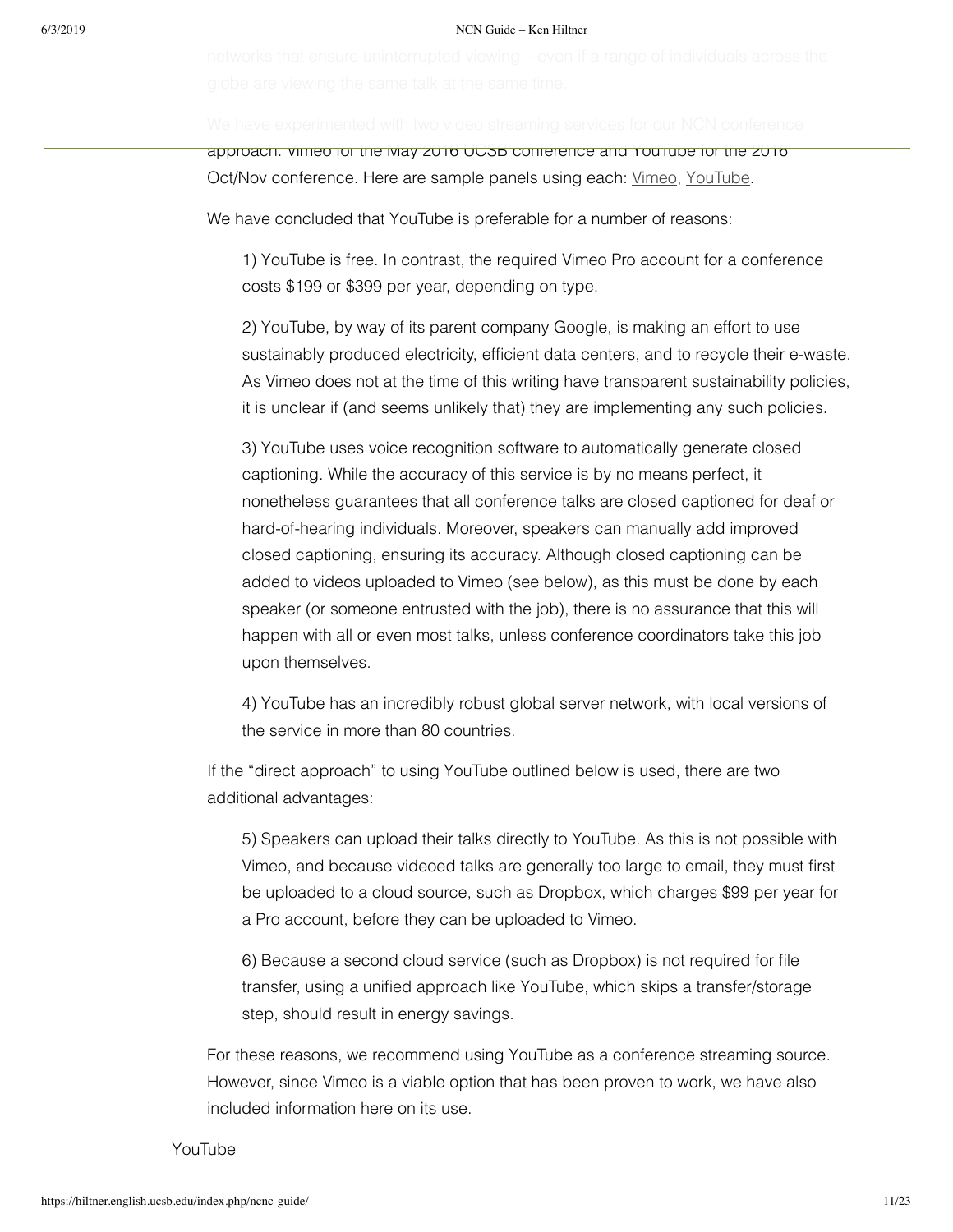### This approach, which was used for the 2016 Oct/Nov UCSB conference, is

simplest as it allows speakers to directly upload their talks to YouTube. Consequently, it does not require video files to first be uploaded to a cloud source such as Dropbox, which adds complexity and expense to the process. In order to upload their talks, speakers must first create their own YouTube accounts (which are cost-free). Using the process outlined below, all talks are then aggregated together on a YouTube conference playlist.

A particular feature (which can be seen as either a drawback or advantage) of this approach is that speakers can take down their own YouTube talks at any time, either during the conference or after. If conference coordinators desire to create a lasting archive of the event, this may not be desirable. In the second YouTube approach outlined below, video files are transferred to the conference coordinators, who then upload them to a single conference YouTube account. If desired, a separate conference archive can also be created (see below). However, if a speaker requests that his or her talk be removed from the conference website and archive, conference coordinators may nonetheless wish to honor this request. If speakers have not signed a release transferring rights, they may well be legally bound to honor such a request.

Because we imagine that the overwhelming majority of speakers will not take down their talks (and we did not want to be in a position where we might have to contest them doing so), we employed this approach for the 2016 Oct/Nov UCSB conference.

The following steps are necessary for this "direct approach":

A) Create a YouTube account and conference playlist.

B) Open the conference playlist and under "playlist settings/collaborate" select this option: "Collaborators can add videos to this playlist." This will generate a link that will allow collaborators (i.e. conference speakers) to add their videos to your conference playlist.

C) Share the above link with your conference speakers.

D) Once speakers have created their own accounts and uploaded their talks to YouTube, the video ID numbers can be swapped into the embed codes in your conference panel webpages (see sample panel HTML). Make sure that speakers have verified their accounts so that videos longer than 15 minutes can be uploaded (info).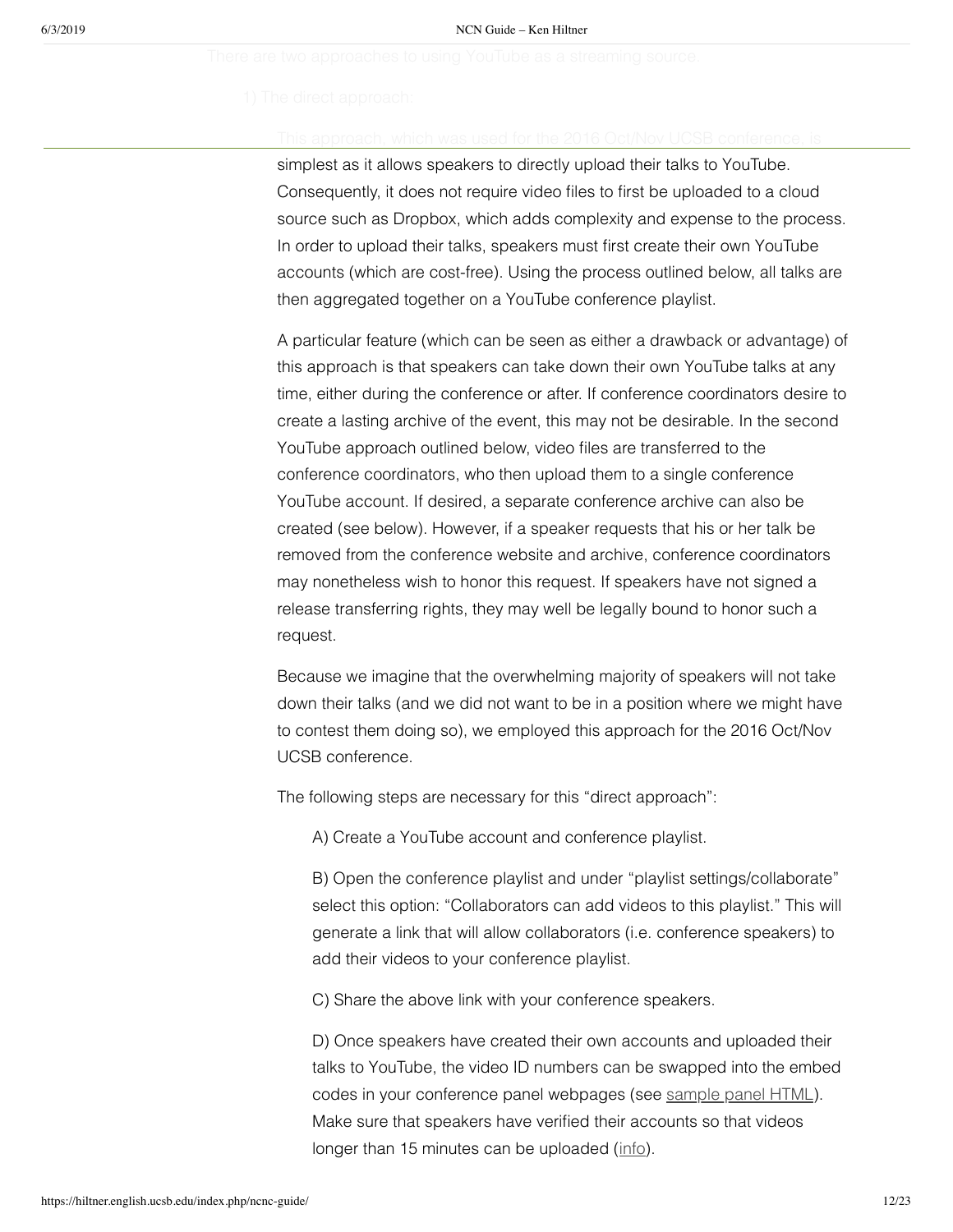instruction on how to do this on their page on community-contributed subtitles and closed captions. Note that speakers must add this closed captioning directly to the talk in their personal YouTube account.

2) The archive approach:

If conference coordinators desire to have all talk videos uploaded to their own conference YouTube account, this approach can be employed.

A) Create a Dropbox Pro or similar cloud account. Once speakers have recorded their talks, they will need to get them to you so that you can upload them to YouTube. Because the video file will likely be too large to email, using a cloud service such as Dropbox is necessary. Given the size and quantity of videos, a Dropbox Pro account (\$99 per year) is needed. Aside from the cost issue, this can be a very time-consuming process.

B) Create a conference Dropbox folder and give each speaker access to it.

C) Create a YouTube account and conference playlist.

D) Once speakers have uploaded their talks to the Dropbox folder, upload the files from this folder to your YouTube account.

E) Once the talks have been uploaded to YouTube, the video ID numbers can be swapped into the embed codes in your conference panel webpages (see sample panel HTML).

F) As noted above, YouTube provides automatic closed captioning that can subsequently be improved upon.

### Vimeo

The following steps are needed to use Vimeo as a conference video streaming source:

1) As with the above approach, first create a Dropbox Pro account. While other services could be used, an advantage of a Dropbox Pro account is that they have partnered with Vimeo to allow video files to be automatically uploaded to their service. As the video files will generally be over 1 gigabyte in size, this eliminates a time-consuming step.

2) Create a conference Dropbox folder and give each speaker access to it.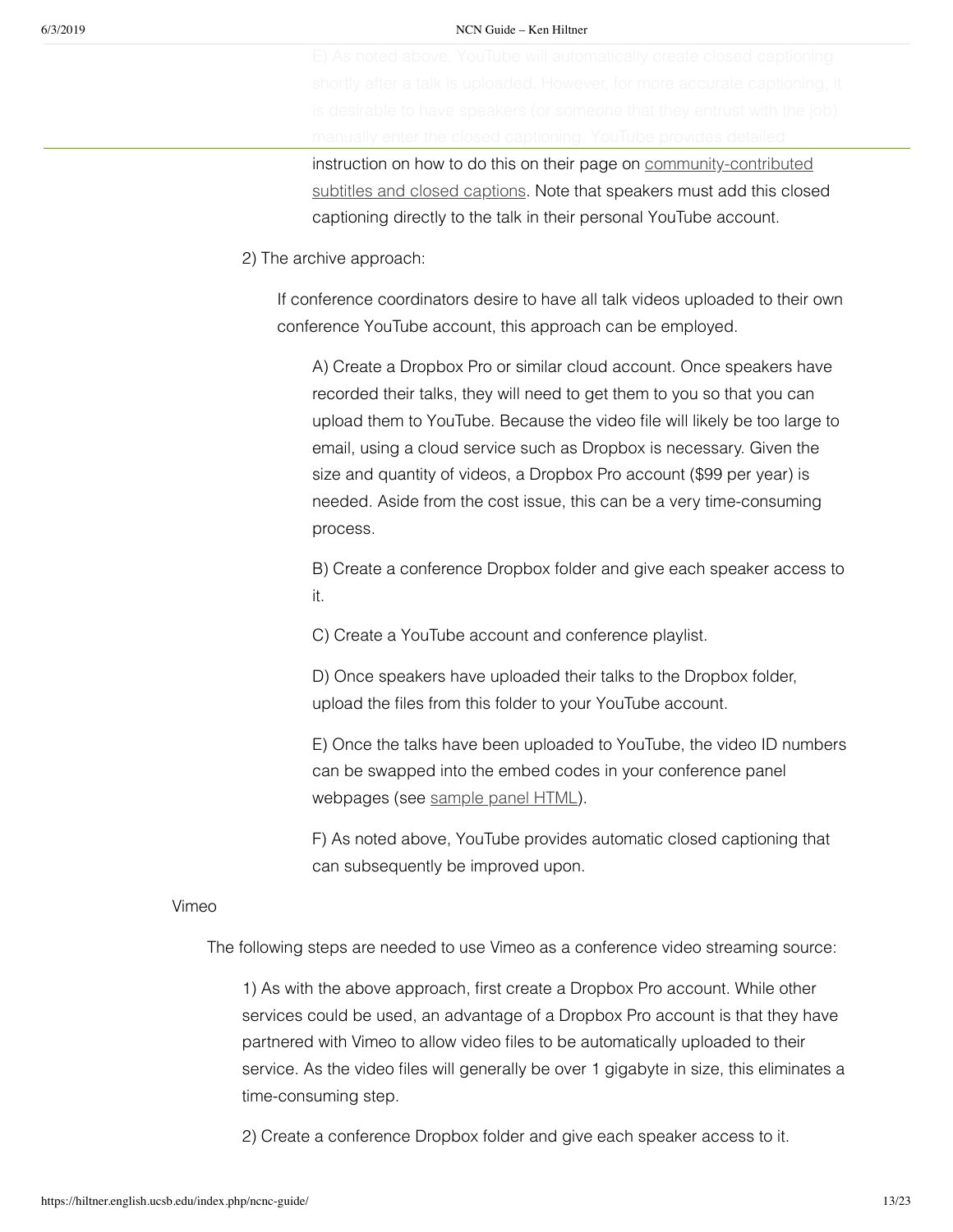# to your Vimeo collection.

5) Once the talks have been uploaded to Vimeo, the video ID numbers can be swapped into the embed codes in your conference panel webpages (see sample panel HTML).

6) Because Vimeo does not employ voice recognition software to automatically generate closed captioning, a third-party solution must be used, such as Amara, which provides free closed captioning software that allows anyone to caption videos. Because it does not generally require a steep learning curve, Amara can be relatively quickly learned by speakers and student interns. Like Dropbox, Amara has partnered with Vimeo to simplify integrating the two, which makes captioning videoed talks, both for greater accessibility and to translate into additional languages, relatively simple. See our sample page for a video embed from Vimeo that is captioned in four languages by Amara.

# Audio Podcasts

Using a service such as SoundCloud can make conference talks available as audio podcasts, which makes them easy to listen to on the go. More importantly, a SoundCloud conference playlist can bring all of the talks together in one relatively convenient place for blind or visually impaired individuals. Offering the talks as audio podcasts has potential environmental advantages as well, as audio files take far less storage and bandwidth than video. Moreover, audio podcasts are generally played on mobile devices with relatively small energy requirements. SoundCloud podcasts are available on their website, as well as through free iOS and **Android** apps for mobile devices.

It would be ideal if YouTube would provide the option to only stream audio, as video uses approximately 10 to 20 times more bandwidth – and obviously requires significantly more energy. However, YouTube does not presently offer this type of functionality, seemingly because they do not want viewers to listen without watching ads. (YouTube Red, a paid service, does allow subscribers to listen to YouTube videos on mobile devices without video, but it is likely that the data stream still includes video.) Consequently, a separate podcast service, such as SoundCloud, may be the best option at this time.

Unfortunately, creating and uploading SoundCloud podcasts is time-consuming and adds expense. Here are the steps:

1) Create a SoundCloud Pro Unlimited account (\$135 per year) and conference playlist. Note that this account could be used for multiple conferences.

2) Download each of the talks from either your YouTube or Dropbox account as MP4 files.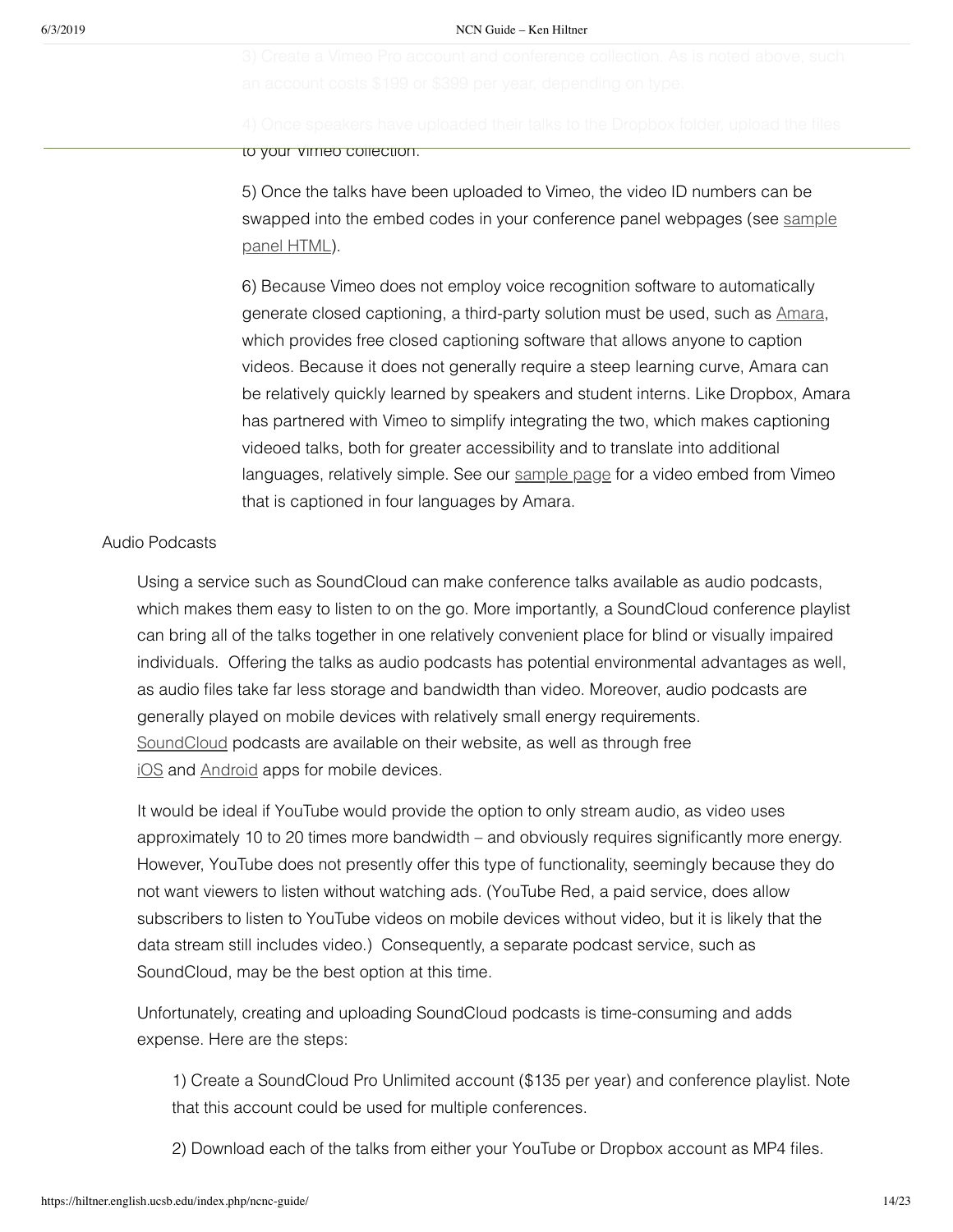5) If desired, create a conference webpage for podcasts (here is an example).

# Closed Captioning

As noted above, both YouTube and Vimeo have provisions for closed captioning. Although having captions automatically generate by YouTube's voice recognition software is appealing, the ideal solution is to have speakers (or someone that they employ) manually add the captioning. Because it was unclear if speakers would be willing to take the time to add this accessibility feature, speakers from the May 2016 UCSB conference where polled after the event for their feelings on the matter: 87.5% of those that responded answered "yes" when asked "would you (or someone that you entrusted with the job) be willing to use Amara to add closed captioning to your talk?" Consequently, the best course of action at the present may be to ask participants if they would be willing to closed caption their own talk.

# Talk Transcripts

As noted above, we hope to include talk transcripts at all future NCN conferences (sample). These transcripts are directly derived from YouTube's closed captioning scripts for its videos. To access these scripts, simply go to a YouTube video and under "More" select "Transcript." It is then a simple matter to cut and paste the script into a panel's webpage.

The closed captioning that YouTube automatically creates using its voice recognition technology leaves much to be desired in terms of accuracy. Fortunately, YouTube makes it editable, making it easy to correct for errors that creep in. In order to see how this works, we have created a short (5 minute) video to walk speakers through this very straightforward process. It can be accessed here. Please do consider encouraging this editing, as it not only creates an accurate transcript, but ensures quality closed captioning for those that rely on it.

Note that it is preferable to have the full transcripts on the panel webpage, as the transcript and videoed talk will be indexed together by the search engines employed by Google and Bing. In other words, if a Google search reveals text from a promising paper, ideally the user should be sent to the page that has the text of the talk along with the video and Q&A session. Uploading the transcript as a separate file, such as a PDF, would keep this from happening.

In order to have a text box sufficiently wide to keep the closed captioning from awkwardly wrapping lines, the panel page layout needs to be changed from three fourths of the page devoted to the video embed and one fourth to the text on the right to instead be two thirds and one third, respectively. On our sample page, we converted the text to the right of the video to a scrolling box.

### Video Archive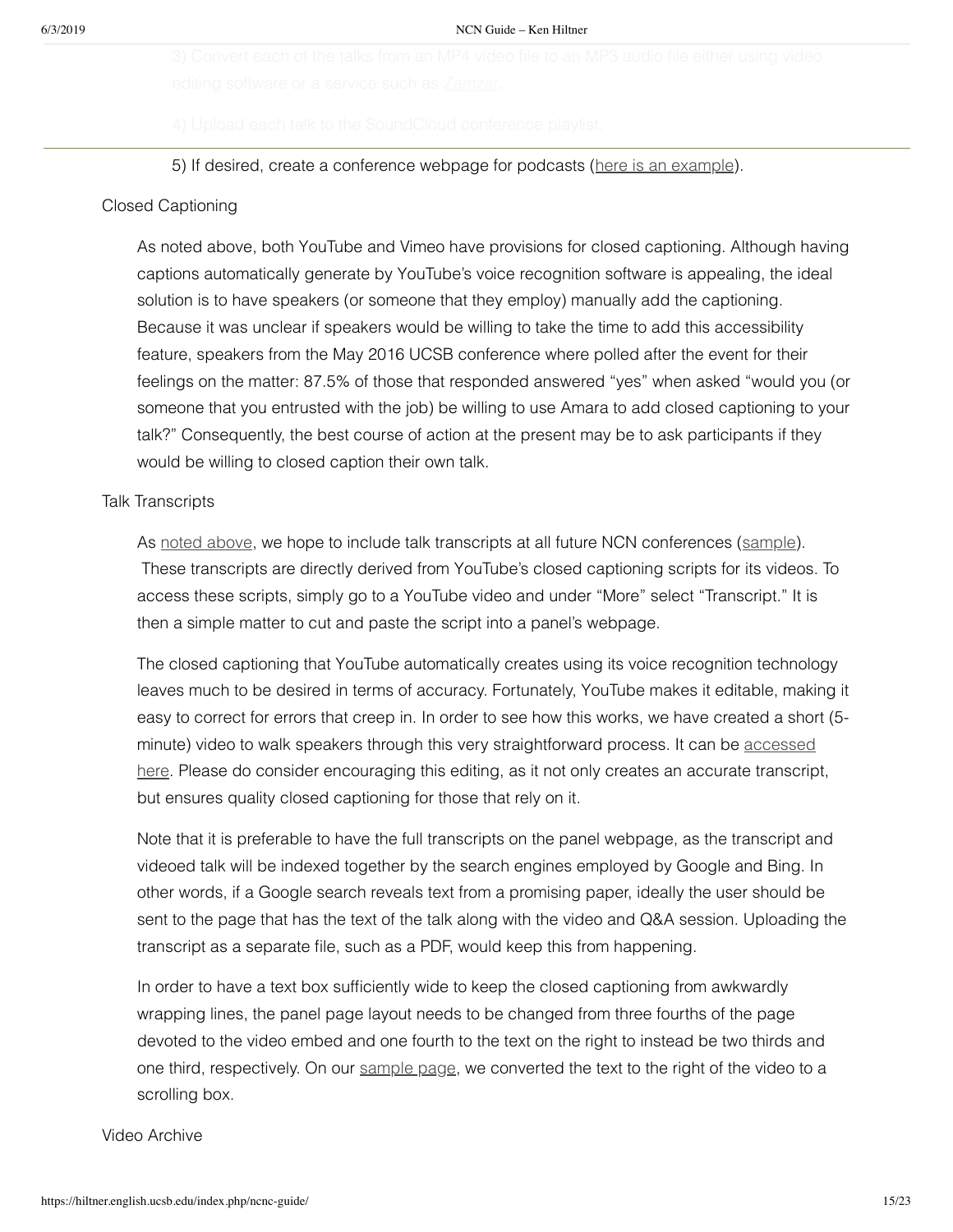# Conference Registration

The Q&A sessions for the May 2016 UCSB conference employed the powerful commenting features of WordPress. Because archived Q&A sessions may well be cited by scholars, it is necessary to correctly attribute the statement to the individual that made it. Consequently, each participant at the conference registered by supplying his or her name, email address, and institution affiliation on an online form. Email address and affiliation were individually confirmed before registering individuals at the conference, thereby helping to ensure that proper attribution of comments could be made. In order to differentiate the Q&A session from a typical online forum, no avatars were displayed. Registered participants were given WordPress "subscriber" status on the conference website a day or two before the conference opened. As is noted above, the RegistrationMagic plugin may be used to automate the registration process.

Academic conferences are not generally open to the public. Although it sometimes happens that a non specialist wanders into a talk, this is more exception than rule. After much deliberation, it was decided that, while the talks and Q&A sessions would be available for the public to view at the May 2016 UCSB conference, only students and faculty (i.e. anyone with a current .edu email account or who could demonstrate that they were currently a student or faculty member of a university or similar institution) should be able to take part in the Q&A. Other conference coordinators may, of course, decide differently. In order to test the necessity of this approach, the Oct-Nov 2016 UCSB conference removed this requirement.

### Appendices

### Sample CFP

(After introducing the conference theme, the following material could be inserted. Feel free to copy and adapt any of this sample CFP.)

Please note that our goal is to – as much as possible – have a nearly carbon-neutral conference. Even a relatively small academic conference can generate the equivalent of 20,000 pounds or more of CO2 (chiefly from travel). To put that number in perspective, this is the total annual carbon footprint of ten people living in India, thirty-three in Kenya. We believe that a conference that takes up the issue of climate change while simultaneously contributing to the problem to such a degree is simply unconscionable.

Consequently, this conference will largely occur online. During the conference, which will take place over three weeks, talks will be available for viewing on the conference website. Q&A will also take place online during this period, as participants and registered attendees will be able to pose questions to speakers via online comments and speakers will be able to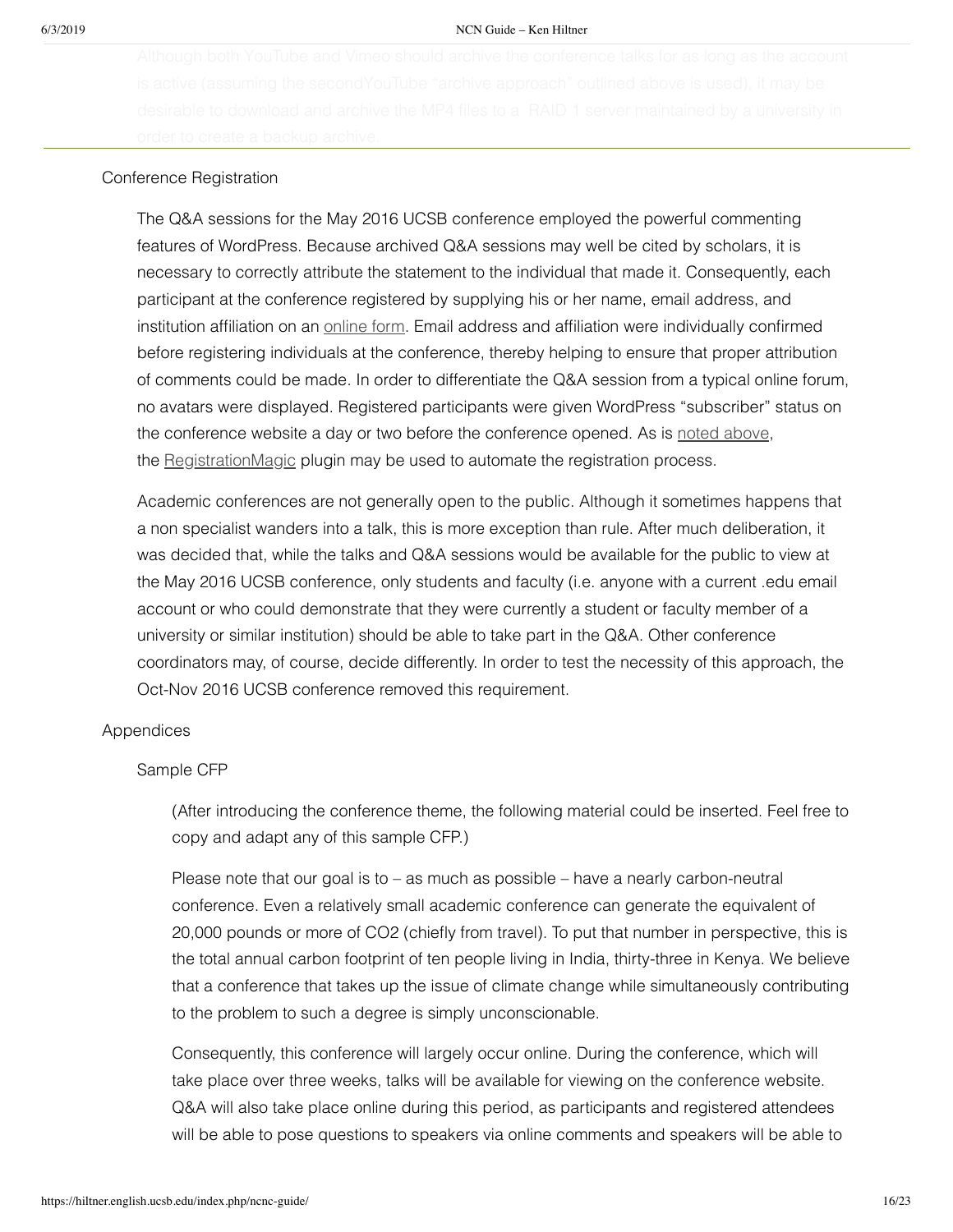that conference's website contains a complete archive of the event, please visit it if you have questions relating to how this conference will work. In particular, the opening remarks and the accompanying Q&A session help explain the rationale for this approach while also demonstrating it.

While we realize that this approach will not replicate the face-to-face interaction of a conventional conference talk and Q&A, we hope that it will nonetheless promote lively discussion, as well as help build a community of scholars with intersecting research interests. An advantage to this approach is that individuals who would not otherwise be able to become involved in the conference (owing to distance, financial limitations, and so forth) will be able to fully take part. There will be no registration fee for the conference. Although this online conference will have its own carbon footprint, as data centers and web activity also require energy, we expect that it will only be a small fraction of that of a conventional conference, likely just 1-3%.

Instead of traveling to the conference to attend panels and deliver a talk, speakers agree to do the following:

1) Film yourself giving a talk of 15-17 minutes. The webcams that come with desktop and laptop computers have improved dramatically over the past few years. Aftermarket webcams with noise cancelling microphones, which can be purchased for under \$50, can often provide even better quality. It is also the case that most computers have video recording software preinstalled, such as Apple's QuickTime, Consequently, it is now possible, and relatively easy, to record a talk of surprisingly good quality in your home or office. How easy is it and how good is the quality? A sample talk that explains the concept and process in detail can be found here: http://ehc.english.ucsb.edu/? p=12048.

2) Take part in your online Q&A session by responding to questions raised by your talk. You will automatically receive an email each time a new question is posed. Only registered conference participants (this includes speakers, as well as others who register for the conference) will be posing questions.

3) View as many of the talks as possible, posing questions of your own to speakers. This is especially important, as this is how you will meet and interact with other conference participants. As with any academic conference, our goal is help establish relationships and to build a community. In this case, since travel has been removed from the equation, our hope is that this community will be diverse and truly global.

Abstracts of 250 words and a brief biographical note should be submitted by \_\_\_\_\_\_\_to \_\_\_\_\_\_. While we welcome international submissions, the talks should either itself be in English or subtitled (see below) in English. The Q&A will be in English. You should also note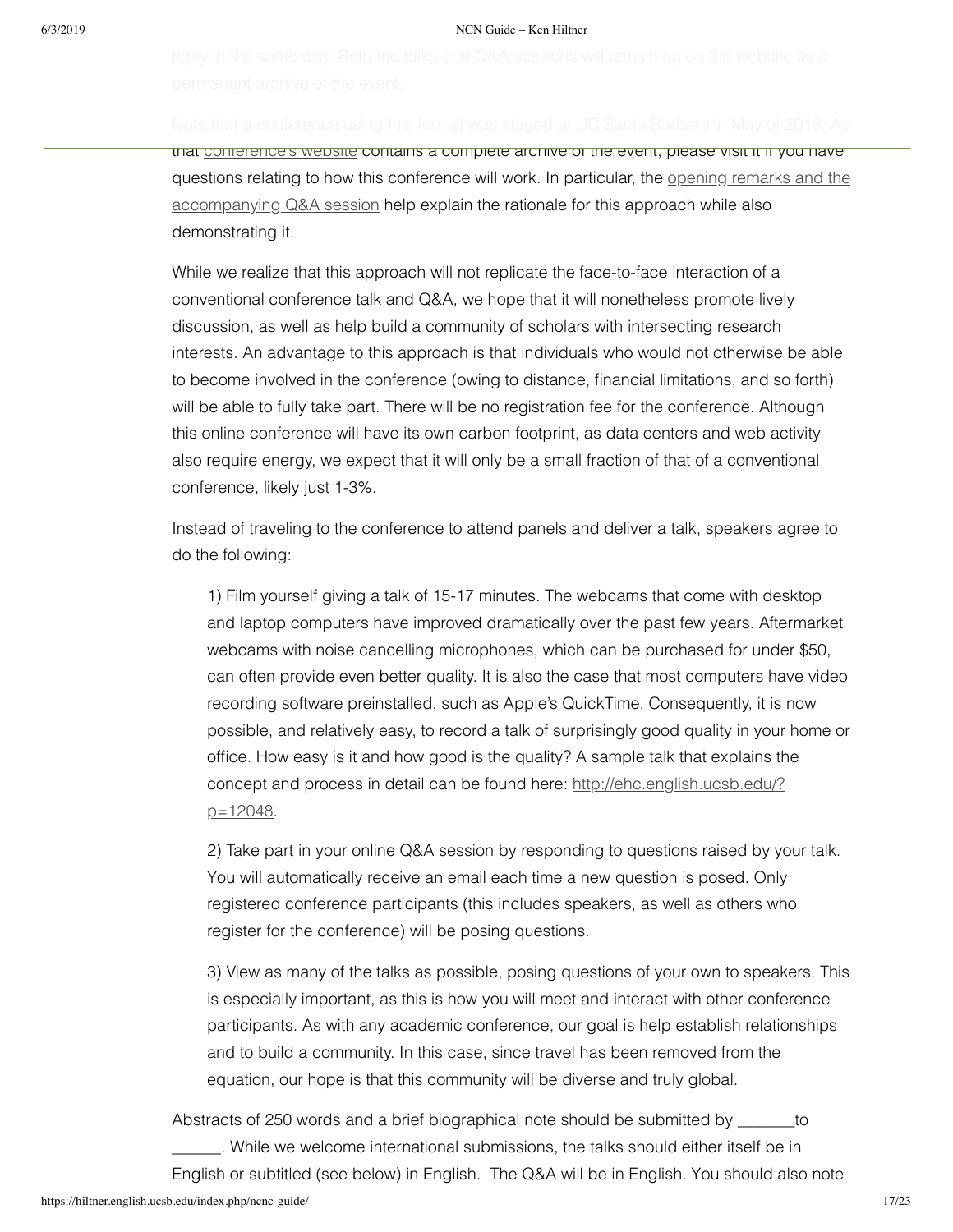Amara provides free closed captioning software that allows anyone to caption videos. As they note on their website, Amara makes it possible "(and free) to caption and translate your videos…Amara is built by a nonprofit, 501c3 organization. We are driven by the mission to reduce barriers to communication and foster a more democratic media ecosystem." Because it does not require a steep learning curve, Amara can generally be quickly learned. Since our goal is to have a conference that is accessible as possible, please consider using Amara to add closed captioning to your talk or have someone (perhaps a student intern) do it for you. If you will not be able to closed caption your talk, please note this when submitting your abstract.

Abstracts are due by \_\_\_\_\_\_.

Participants will be informed if their submissions have been accepted by \_\_\_\_\_\_.

Videos of the talks will be due by \_\_\_\_\_.

The online conference will take place from \_\_\_\_\_\_ (generally, this should be a three-week period).

Please send any questions to \_\_\_\_\_\_.

Sample acceptance email with conference conditions

(Feel free to copy and adapt any of this sample email.)

Dear,

I am delighted to inform you that your proposal has been accepted for \_\_\_\_\_\_, our nearly carbon-neutral conference.

The next step will be for you to film your talk and get it to us by \_\_\_\_\_\_ (the sooner the better, as this will give us more time to work out any technical difficulties).

Apologies in advance for the lengthy email that follows, but we want to make sure to adequately detail how this unusual process and conference will work.

There are two brief videos with tips on how best to film and upload your talk available online from a previous conference of this type. You can watch them at http://ehc.english.ucsb.edu/?  $page$  id=12523. Please do spend a few minutes viewing them (they are very short), as they should offer some helpful tips to walk you through the filming process. The first of the two videos explains how to use an external webcam (which is preferable to the webcams that come with most computers – see below) to film yourself giving the talk. The second explains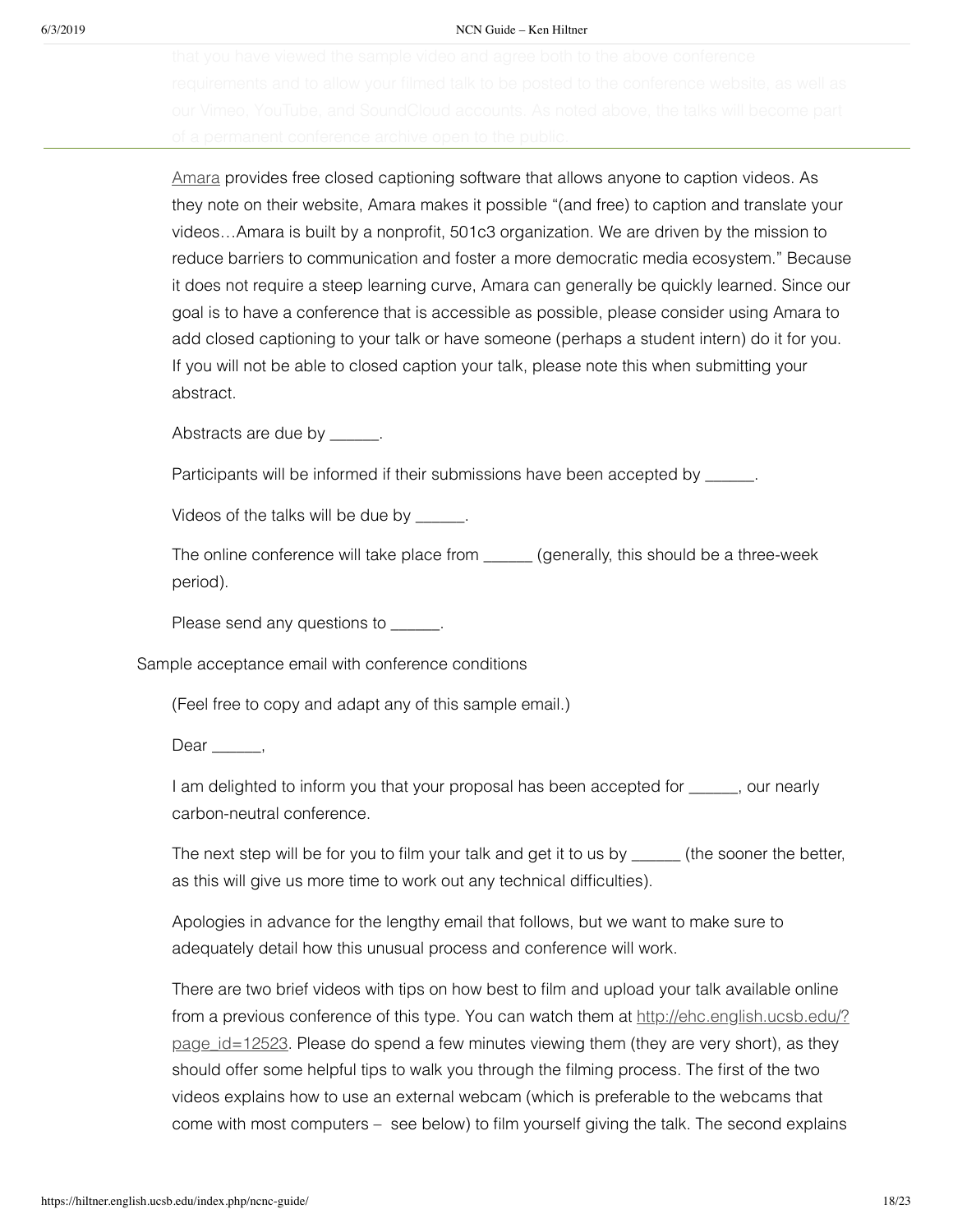the webcam video of you talking with a screen recording of your PowerPoint or Prezi presentation (or movie clips, live shots of a website, etc). If you are interested in this approach, on the same webpage that has the above two talks we have included an introductory video to a software product called ScreenFlow. Please note that there are many such programs available and that we are in no way endorsing this particular product. It is, however, a powerful yet relatively simple tool that allows you to simultaneously record the webcam video of you talking and a video of whatever is happening on your computer screen, such as a PowerPoint or Prezi presentation. It then allows you to edit the two so that you can produce a video that switches back and forth between them as you like.

Using a program such as ScreenFlow might be an appealing option for some individuals; however, we realize that not everyone will want to tackle the learning curve of a new piece of software. Moreover, ScreenFlow is not free (although there are similar software options that are). This is perfectly understandable. As noted above, a simple webcam talk or screen recording of a presentation is perfectly fine.

Regarding format, your video file should either be an .mp4 or .mov. The resolution should be 720p (i.e. 720 x 1,280 pixels) or 1080p (1080 x 1,920). Anything higher, such as 4k resolution, is unnecessary. One of the reasons that we are suggesting using an external webcam (which is outlined in the abovementioned video) is that many of the webcams that come with computers do not offer resolutions this high. Apple's newest MacBook, for example, only offers 480p resolution (640  $\times$  480). Because even 720p offers three times the pixels of 480p, and 1080p provides nearly seven times as many, using an external webcam will generally result in a far superior video. One of the reasons that Skype talks often look so grainy is that they are shot with low-resolution webcams. Don't worry if all this seems technical and a little confusing. If you use a relatively new external webcam it will most likely record at 720p or 1080p. Moreover, most video recording programs that come preinstalled on computers, like Apple's Quicktime, will automatically save the video as either a .mp4 or .mov file. Please confirm that your video is either 720p or 1080p.

Another option is to film your talk using a smartphone, which generally come with apps for video recording and high-resolution cameras of excellent quality. Note that most smartphones have two cameras: one facing the user and one outward facing, the latter usually being the better quality of the two and hence the one to use. Employing a smartphone on an inexpensive tripod mount, with perhaps someone to assist you, is a very real option – and, as smartphones take a very small amount of energy to run, even when compared to an energy efficient laptop, this would translate to a tiny carbon footprint for the filming process.

If the idea of recording your talk seems a little daunting, you might consider getting someone to help. If your department is like ours, there are many students, both graduate and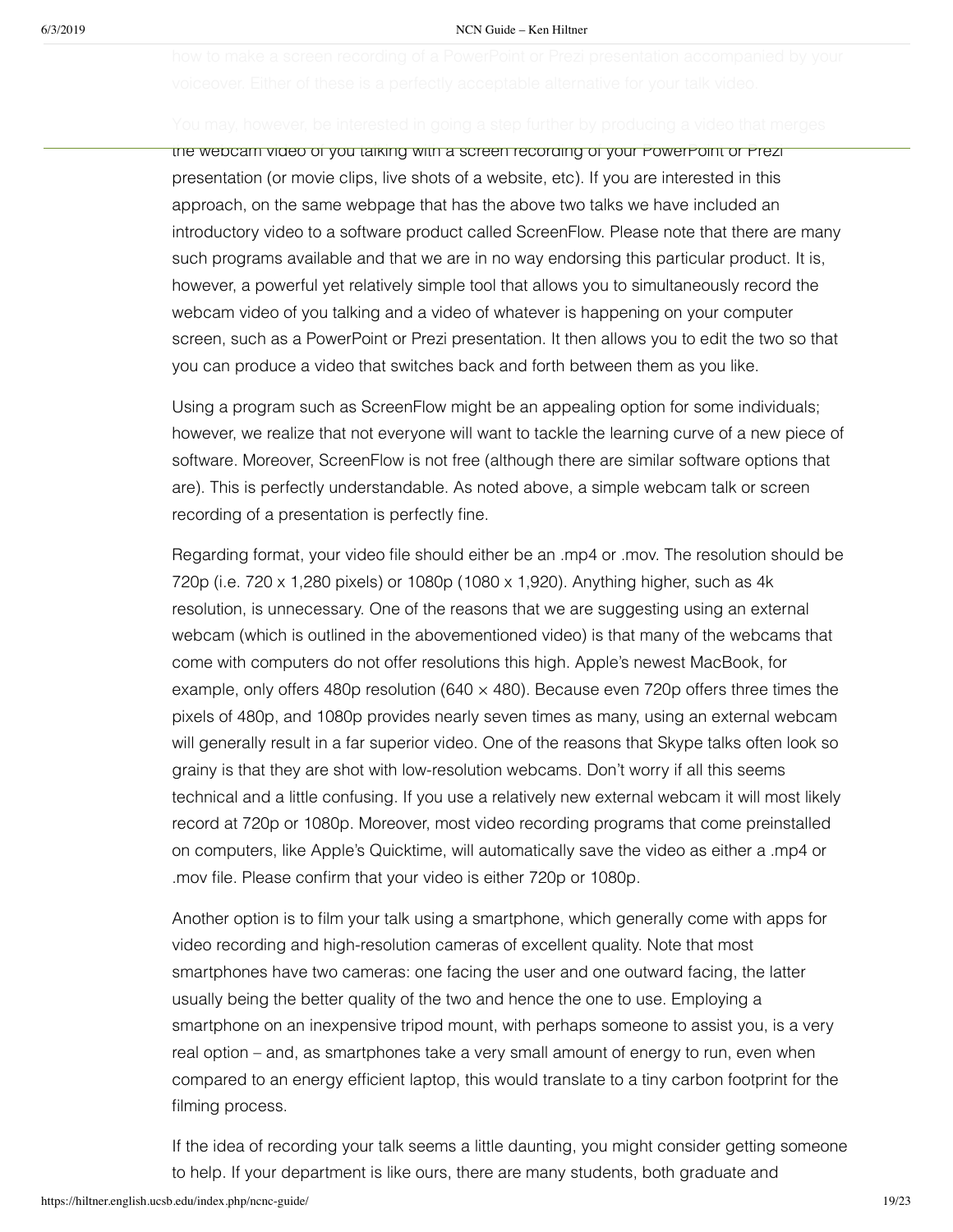likely be too large to email, we will send you access information for a Dropbox folder. Once you upload your video to Dropbox (which is a simple process), we will take it from there, transferring it to our Vimeo account and streaming from there to the conference website.

The conference talks will be available at three separate places online. Why three? Each has its own advantages, especially as one of our goals is to make the conference as accessible as possible to a variety of variously abled individuals.

1) The Conference Website will likely be the most convenient place to view the talks for most people, as the balance of the conference material will reside there along with the talks. Moreover, and importantly, the Q&A will only take place at the conference website.

2) Vimeo is our primary cloud repository for videos. The talks on the conference website will be streaming from this service. Because Vimeo maintains a robust server network, this ensures uninterrupted viewing – even if a range of individuals across the globe are viewing the same talk at the same time. Finally, Vimeo provides for a pleasant highdefinition and ad-free experience.

3) SoundCloud makes the talks available as audio podcasts, which makes them easy to listen to on the go. More importantly, our SoundCloud conference playlist will bring all of the talks together in one relatively convenient place for blind or visually impaired individuals. The SoundCloud podcasts will be available on their website, as well as through their free apps for mobile devices.

Given that some conference goers may be visually impaired and hence will not be able to see the talk, it is a good practice to briefly explain what is on screen if you are using a PowerPoint, Prezi, or some other type of presentation. This is something that you may well already do somewhat automatically. For example, you might say, "The next image is of…" or "As we can see by the inclusion of \_\_\_\_\_ in the lower right of the screen…" Similarly, given that some viewers will be reading lips, try to enunciate clearly whenever possible when onscreen.

Note that the talks will actually reside in just two of the above three places, as the conference website only streams the talks from Vimeo. While the talks reside in two places, energy is primarily expended only when the talks are accessed. Consequently, having the talks in two places does not increase the total carbon footprint by a similar factor. Moreover, offering the talks as audio podcasts on SoundCloud means that they take far less storage and bandwidth than a video. Additionally, audio podcasts are generally played on mobile devices with tiny energy requirements. Finally, even though the talks will be archived in two places online, our carbon footprint should be far, far less than a typical fly-in conference.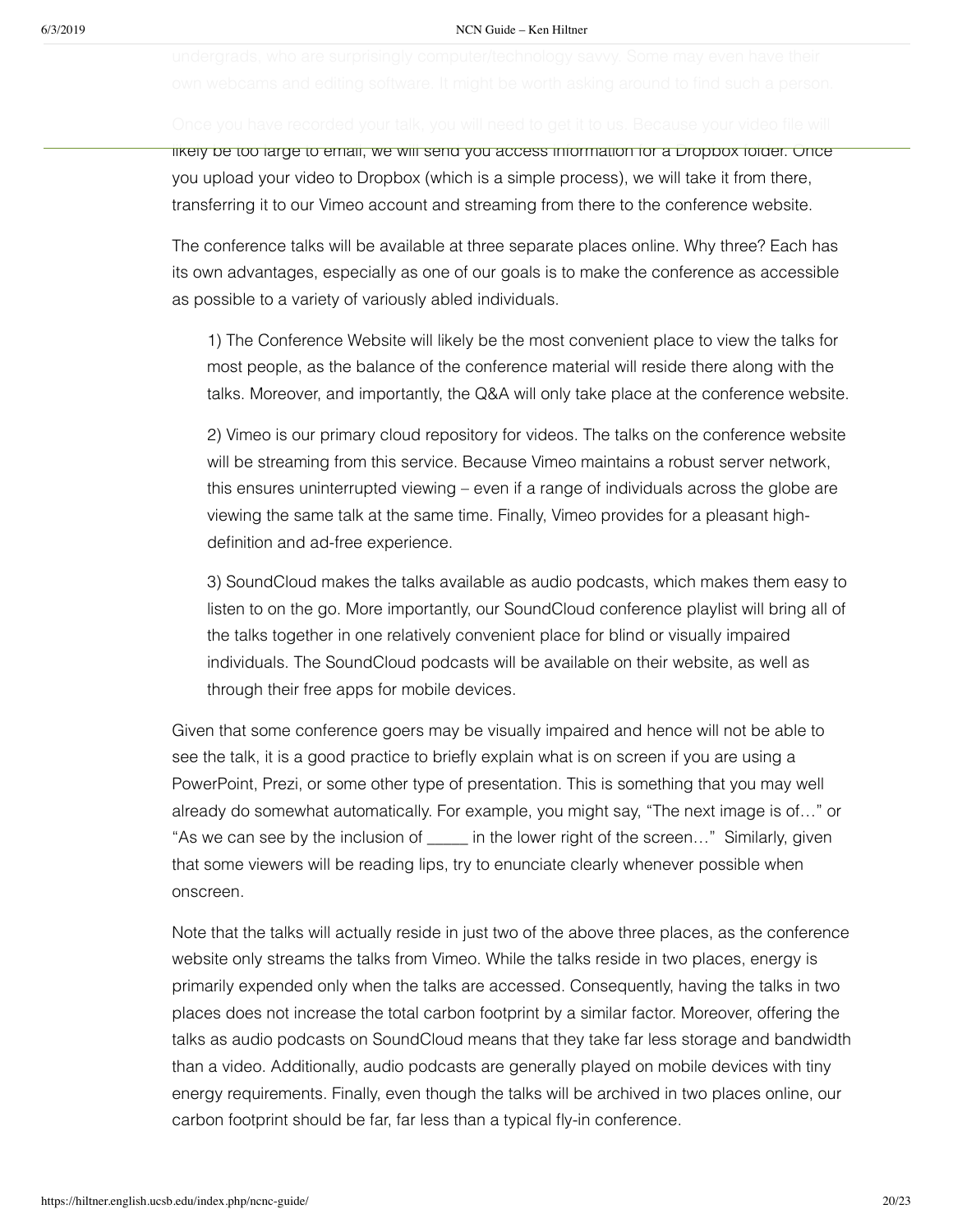public, you should have permission or rights to use any material that you show in your video.

Please encourage your colleagues and students to participate in the conference! If they go to this page \_\_\_\_\_\_\_\_ and supply us with their name and email address, we will give them access to the Q&A sessions. As a speaker, you will automatically be given complete access to all the Q&A sessions. A day or two in advance of the online conference beginning, you should receive access privileges directly from WordPress (if you do not, check your spam folder).

The online conference will take place from \_\_\_\_\_\_\_ (generally, this should be a three-week period).

Please send any questions to \_\_\_\_\_\_.

Apologies again for this long email. we just wanted to answer as many questions in advance as possible. However, if you have more, feel free to send them to us directly at the below email address.

Looking forward to seeing you at the conference!

Sample email explaining conference registration

(Feel free to copy and adapt any of this sample email.)

HI Everyone,

In the next day or so, you should receive access privileges directly from WordPress (if you do not, check your spam folder) that will allow you to take part in the Q&A sessions for any and all panels. Each of the speakers is encouraged to help start off their particular Q&A session with a brief comment. Nothing fancy, a short statement noting that you would like feedback is just fine. Alternately, you could elaborate on your objectives, bring up questions that still remain in your mind, explain where you hope to go next with the idea, and so forth. It is entirely up to you. A benefit of making such an opening statement is that, when posting it, you will have the option of selecting "Notify me of followup comments via e-mail." If selected, you will be notified via email whenever a question, answer, or comment is posted to your particular Q&A session (and only your Q&A, though you also have the option to subscribe to any sessions to which you make a comment). Because the email notification will contain the new comment in its entirety, as well as a direct link to your panel, you can both follow the discussion as it is unfolding, as well as decide whether you would like to step in at any point. Since the conference website is optimized for mobile devices, you could even respond directly from a smartphone. You can choose to stop these email notifications at any time.